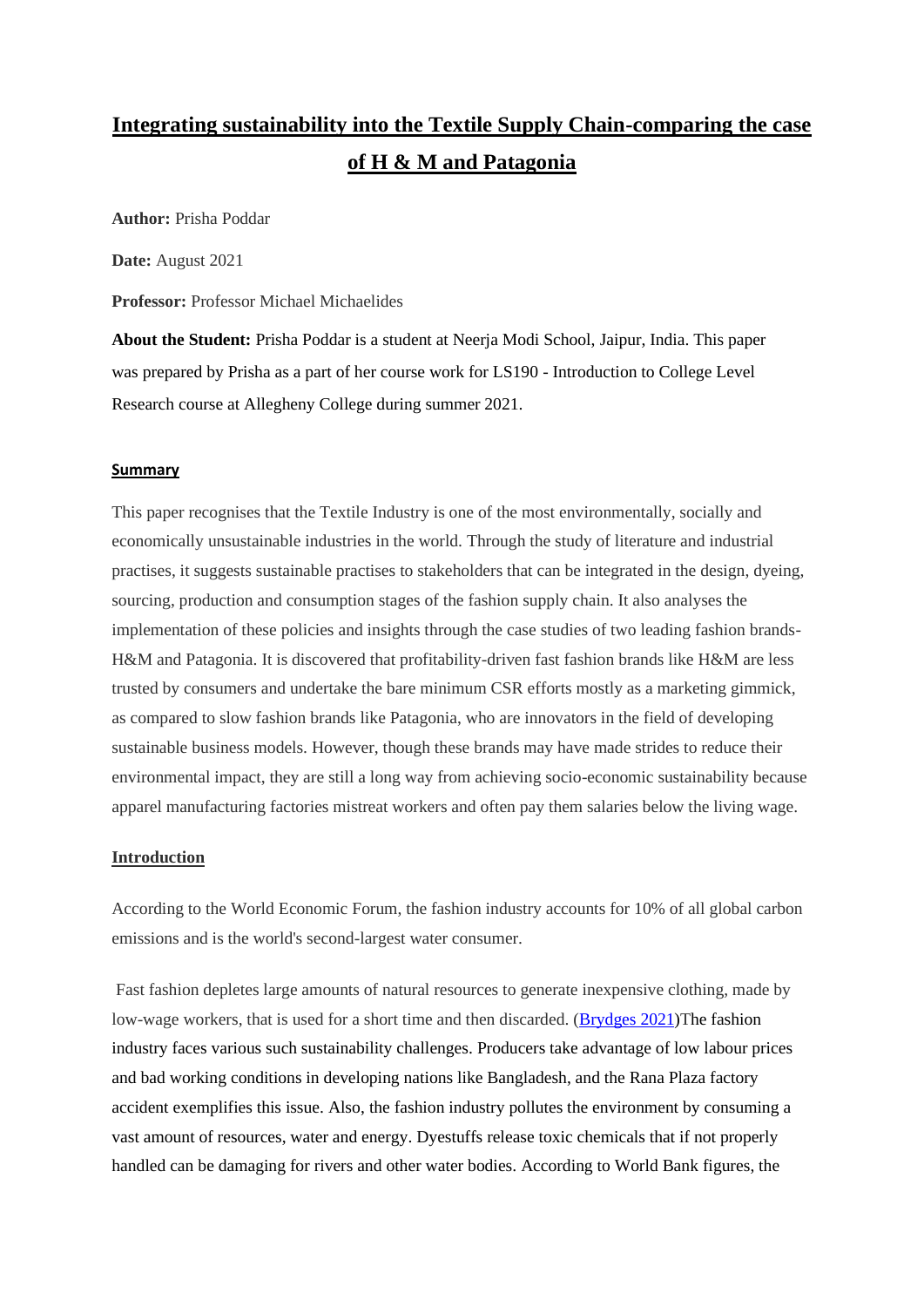dyeing and treatment process in the fashion industry contributes to 17% to 20% of water pollution from industrial consumption. Furthermore, rapidly shifting fashion trends have resulted in increased consumer purchasing frequency, a shorter garment lifespan, and a substantial amount of postconsumer clothes waste (Dissanayake  $\&$  Sinha 2015). Thus, the integration of sustainable practises in the fashion supply chain should be prioritised.

We can take inspiration from some international fashion enterprises that have effectively responded to such challenges. For example, according to H  $\&M$ 's sustainability reports, it uses 64.5% of materials from recycled or sustainable sources and 100% organic cotton as of 2020.Levi's new collection Waterless uses 96% less water to manufacture denims, a form of apparel that is known for requiring large amounts of water in its production. It also recycles old jeans into home insulation. To protect animal's rights, the luxury brands Gucci and Stella McCartney announced to stop using genuine leather and fur in 2017. [\(Cai & Choi 2020\)](https://www.sciencedirect.com/science/article/pii/S136655452030661X#fn8)

Because clothing and fashion are integral aspects of society, the textile business is a good choice for developing a sustainable and environmentally conscious mindset. Integrating ethical practises into the supply chain can also hugely benefit firms by improving their reputation, controlling risks and developing new products. [\(Azapagic 2003\)](https://www.sciencedirect.com/science/article/pii/S0957582003711045). Furthermore, sustainable activities can improve companies' performance in areas such as product quality, market share, and profitability [\(Chung and](https://www.proquest.com/docview/233230025?pq-origsite=gscholar&fromopenview=true)  [Tsai, 2007\)](https://www.proquest.com/docview/233230025?pq-origsite=gscholar&fromopenview=true).

For the purpose of this research, we define sustainable fashion as apparel that maximises positive environmental, social, and economic consequences while minimising negative effects along the supply and value chain. [\(Moon et al 2013\)](https://www.sciencedirect.com/science/article/pii/S0925527313001102#bib11).

This paper discusses the steps that can be taken by stakeholders and policy makers to make the fashion supply chain more sustainable by examining past literature and building upon it. These insights will reduce the industry's impact on the environment leading to sustainable economic development. Through the case studies of a profit driven fast fashion brand that has implemented sustainability in its supply chain, and a slow fashion sustainability driven brand, the paper will discuss the real-world implications of the suggestions given in this paper.

## **Literature Review**

During the last two decades, forward supply chain management activities, such as designing, dyeing, and production, have gotten increased attention in the literature. Meanwhile, reverse activities including reuse and recycling, as well as a closed loop supply chain are newer and more emerging areas in the sustainable fashion SCM. [\(Cai & Choi 2020\)](https://www.sciencedirect.com/science/article/pii/S136655452030661X#fn8)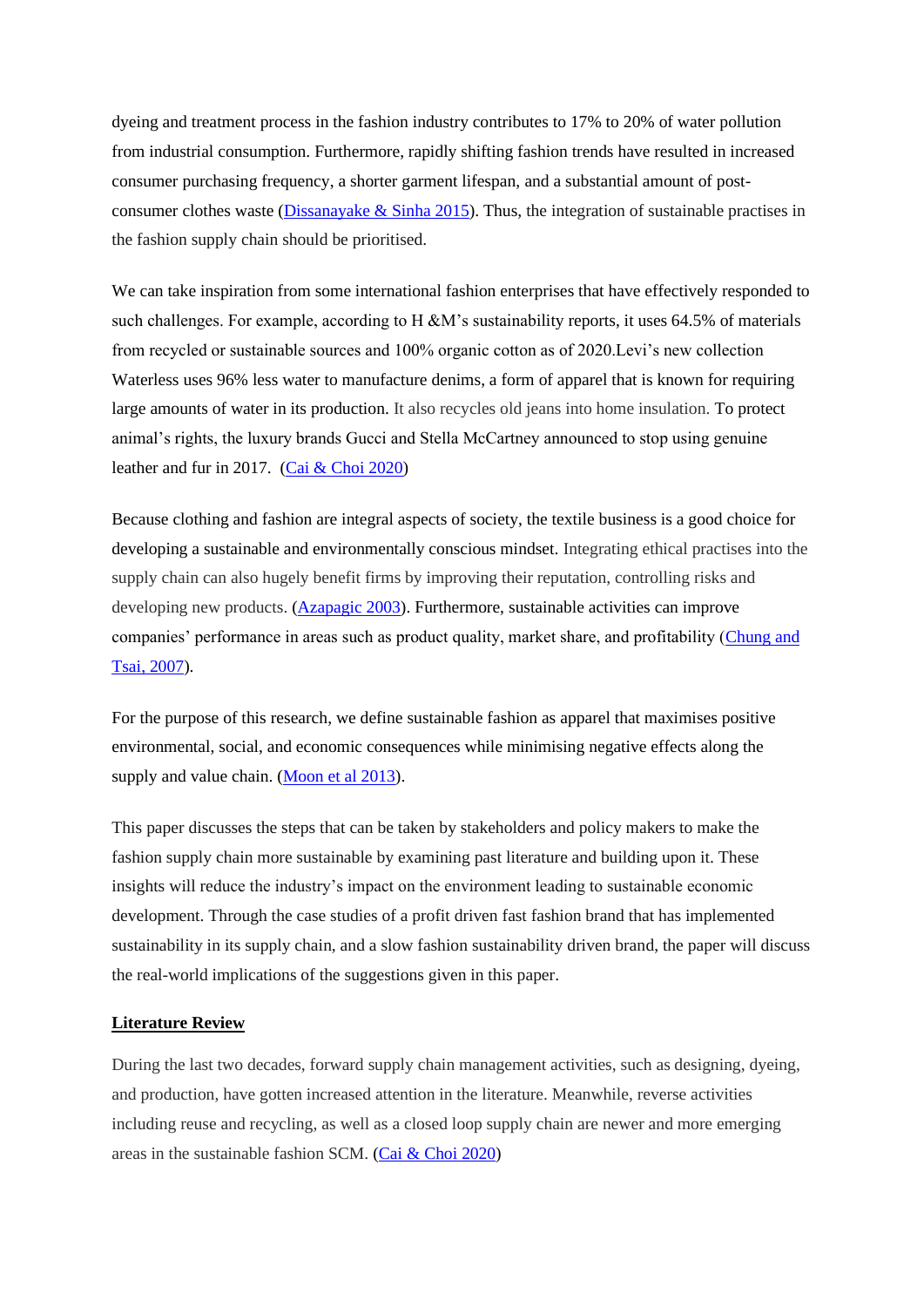This paper conducts a systematic literature review to present suggestions for stakeholders to implement sustainable practises in the forward supply chain management activities -designing, dying, production, retailing and consumption stages of the fashion supply chain.

# **Sustainable design**

When compared to traditional textile designing, sustainable design involves using more environmentally friendly materials, designs, and procedures.

[\(Moon et al 2013\)](https://www.sciencedirect.com/science/article/pii/S0925527313001102#bib11) investigate the factors that make the design process more energy efficient and sustainable. They discover the energy saving factors to be material selection, style design, and operations management. In the manufacturing stage, recycled, naturally coloured, and organic materials are regarded to be less energy consuming. Simple designs, such as less detailing and fewer accessories also reduce energy usage. The use of a careful colour specification such as deeper shades is an effective way of decreasing the effort for the after care of the product, saving electricity. The development of long-lasting styles, such as classics, also helps extend the useful life of a garment and results in slower fashion buying cycles, thus aiding sustainability.

When analysing multiple eco-friendly materials -organic cotton, lyocell, and soybean protein fibrefor sustainable fashion design, the study found out that soybean protein fibre fabrics are most sustainable and may be the greatest fit for buyers in terms of the aesthetic aspect, protection offered, ease of maintenance, comfort and durability. [\(Sanches, et al. 2015\)](http://repositorio.unicamp.br/bitstream/REPOSIP/346693/2/000366562800006.pdf)

[Clancy et al. \(2015\)](https://www.sciencedirect.com/science/article/pii/S0959652615002139) highlights that it is important to provide such guidelines for fashion designers who want to design sustainable apparel and to improve the skills and knowledge of designers to facilitate sustainability.

#### **Sustainable dyeing**

In the TA supply chain, the dyeing process causes major pollution issues-like water pollution. If harmful chemicals are not properly handled, they can harm workers as well as the surrounding population. The dying process entails activities such as dye selection, method selection, operations control, and so on. The dyeing stage's sustainability will be influenced by several decisions. (Cai  $\&$ [Choi 2020\)](https://www.sciencedirect.com/science/article/pii/S136655452030661X#fn8)

[\(Ellams et al. 2014\)](https://d1wqtxts1xzle7.cloudfront.net/52261109/An_approach_to_sustainable_coloration_of20170322-30463-1yifmlq.pdf?1490215292=&response-content-disposition=inline%3B+filename%3DAn_approach_to_sustainable_coloration_of.pdf&Expires=1627223593&Signature=HGOQ1U7dFSMOe5GA3VmrZr8OCjQ7uN2IegUO4ItM-AAwbqADZz4Y182nR5eLI7gVey8O38zeloKThhte-QhymgchzlErQsbx71dUSM1ek4sVk-04Jr6aAfiEtShfhSi2gsx0AZHN3MatkbdhKli2Aop3s~NoYdNFtvE3mCISuT4uLF53b2UHiadM1MU7VXdCQghHMBezacE0axX~2NJllcgkJngg5zzL9o12eGREGDdYTaKPlHIg-WXdow5Roqa9rfJMkP9oj~KhexCxRo~xhoeX0gV8zlZs4Mk8l19IZHSwNk7sg~J6n9wBThObJfjcrMaNdaj~bZyahPstTiWsqg__&Key-Pair-Id=APKAJLOHF5GGSLRBV4ZA) discover that sustainable colouring by screenprinting eucalyptus leaf and bark extracts onto lyocell fabrics can substantially reduce the environmental effect of the dyeing process.[\(Budeanu et al. 2014\)](https://www.2bfuntex.eu/sites/default/files/publication-files/Autex%20Research%20Journal%2011-15%201014%20on%20line%20(1)_0.pdf)also look at eco-dyeing with natural hemp fibre. Three types of organic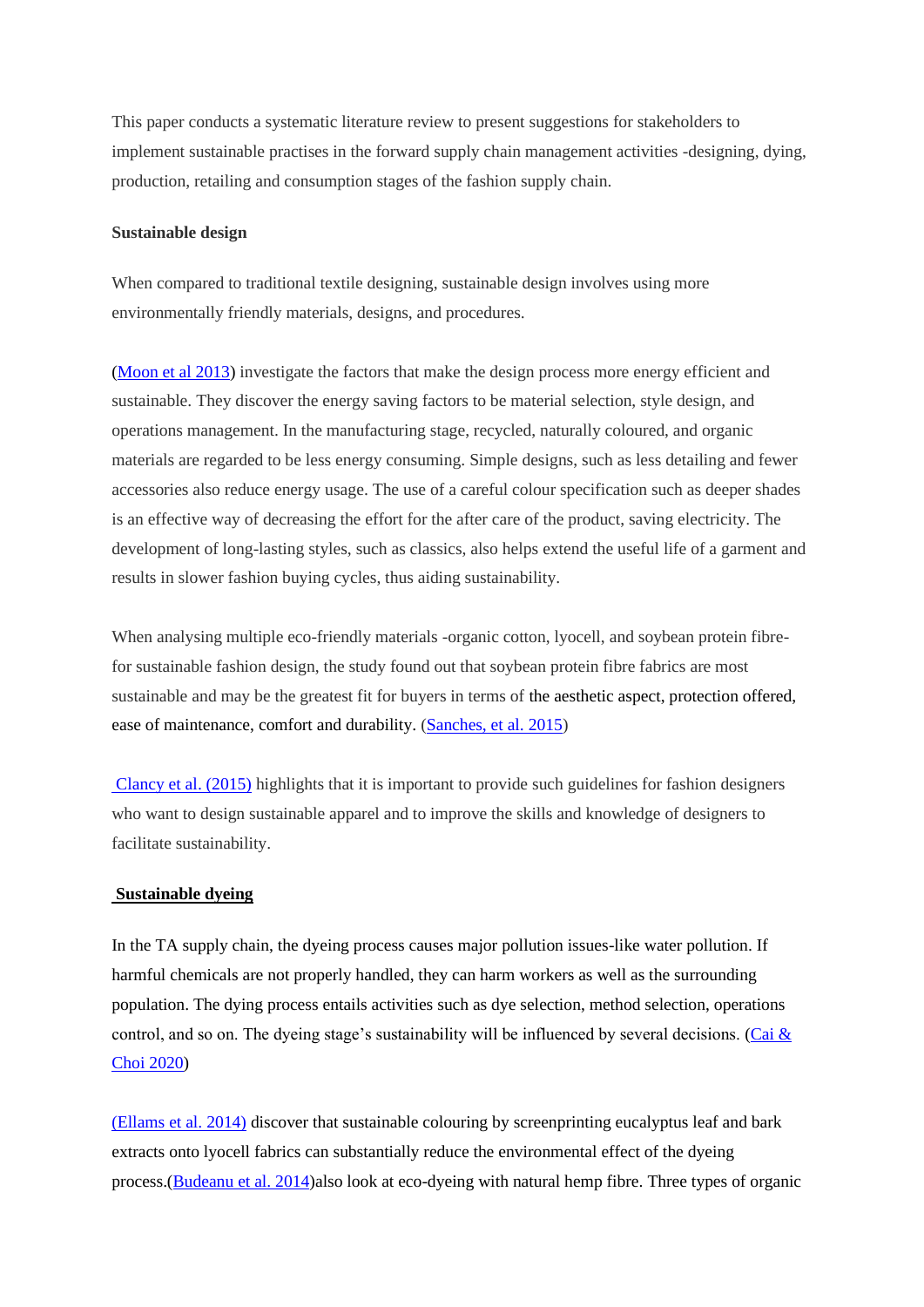dye pigments produced from black tea, red beets, and onion leaves are tested. The authors show that natural dyes have good colouring properties and recommend that these approaches be widely used in the TA sector. [\(Parisi et al. 2015\)](https://www.sciencedirect.com/science/article/pii/S095965261500757X) show that techniques like "enzymatic synthesis" and "plasma pretreatment" make colours more sustainable while using less raw materials, energy, and water. The suggested dyeing protocol has been evaluated for economic feasibility, indicating that the production costs of dyed woollen fabrics are 50% lower than the conventional dying procedure, making it a good sustainable alternative for the textile industry.

[\(Terinte et al. 2014\)](https://www.sciencedirect.com/science/article/pii/S0959652614001346) studies the environmental impact of two dyeing processes :spin-dyeing and conventional dyeing. The authors conclude that spin-dyeing uses less energy, water, and emits less carbon emissions, and that its adoption in the textile industry would have a positive influence on the environment. Value chain actors can also save a lot of money by using spin-dyeing.

#### **Sustainable sourcing**

Ensuring that raw material and finished products are sourced and procured sustainably is very critical to maintaining the sustainability of the fashion supply chain.

Quick response (QR) system and shorter lead times are common characteristics of the sourcing process in the fashion industry and have both positive and negative influences on the supply chain's long-term sustainability. By minimising lead times, QR improves inventory management and flexibility, leading to lesser wastage and improved sustainability. Choosing a local supplier also minimises lead times, with the additional benefits of reduced logistical costs, risks, and carbon emissions due to shorter transportation times, boosting the efficiency of logistical activities and leading to higher profitability and sustainability. However, lead time reduction can also mean the fabric provider has less time to adequately oversee the production process, resulting in environmental issues such as a higher per unit pollutant and a lower fabric production yield. [\(Choi and Cai 2018\)](https://www.proquest.com/docview/2022456359?accountid=8268)

The current status quo of greater auditing and financial incentives for being ecologically responsible has also been thought to enhance sustainability. However, it may be counterproductive as it leads to suppliers hiding information rather than changing their unethical practises. Instead, buyers can do fewer audits, encourage the government to raise pay for workers at the supplier's site, and enforce fines for environmental violations to aid sustainability. [\(Plambeck and Taylor 2016\)](https://escholarship.org/content/qt3hv622tr/qt3hv622tr.pdf) For sustainability enhancement, a government can also intervene to punish or subsidize the retailer for ordering more than the optimal quantity. Imposing a penalty for extra orders will merely lower order size, but subsidising may persuade the retailer to switch from control strategy, where the retailer sources directly from the manufacturer, to agency, where the Logistics Service Provider (LSP) handles procurement, which is a more sustainable procurement approach as it leads to lower wastage and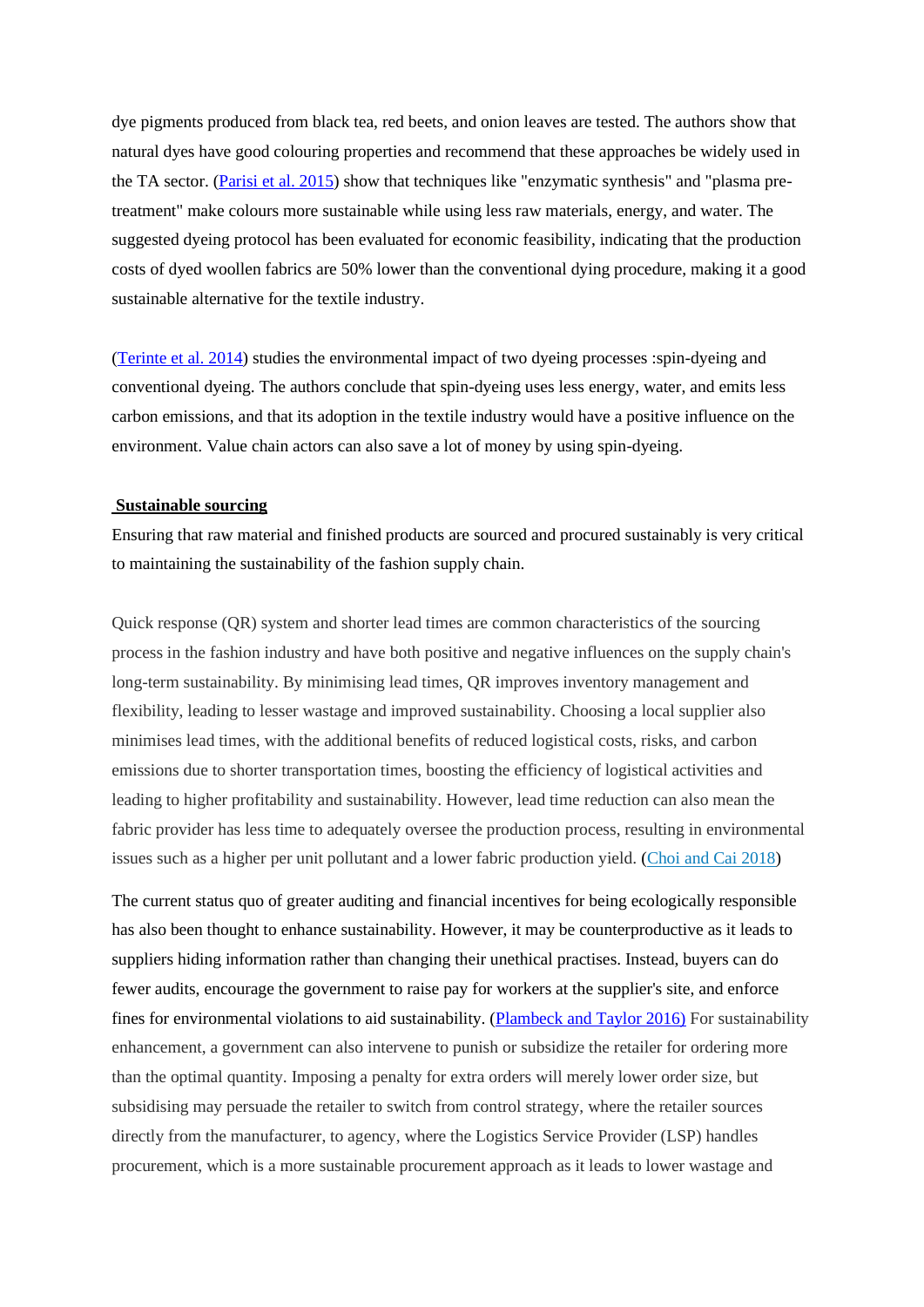optimal order quantities. [\(Niu et al. 2017\)](https://www.sciencedirect.com/science/article/pii/S1366554517306762) Also,the buyer should adopt a peer-to-peer governance of cooperation rather than a threatening governance style of buyer-to-supplier, because it is likely to make the supplier under the Supplier Codes of Conduct(SCC) perform more sustainably. [\(Jiang](https://www.sciencedirect.com/science/article/abs/pii/S0272696308000818)  [2009\)](https://www.sciencedirect.com/science/article/abs/pii/S0272696308000818)

Upon investigating how organisations evaluate suppliers based on environmental and social compliance by conducting interviews with purchasing specialists ,the findings show that social and economic aspects like no child labour and fair working conditions, as well as environmental factors like wastewater treatment systems and using environmentally friendly materials, are utilised to evaluate a supplier's sustainability. Environmental and social criteria are used as pre-qualifications in supplier selection, as well as verification of purchasing requirements compliance, but they are not crucial in the final selection of a supplier for an order. [\(Winter and Lasch 2016\)](https://www.sciencedirect.com/science/article/pii/S0959652616311076)

[\(Jia et al. 2015\)](https://www.mdpi.com/2071-1050/7/2/1603) propose the "Technique for Order of Preference by Similarity to Ideal Solution" (TOPIS)for optimal supplier selection based on the buyer's preference and importance they place on the three different dimensions of sustainability -the social, economic, and environmental aspects.

## **Sustainable production**

Perhaps the most economically and environmentally unsustainable part of the fashion supply chain is the stage of production, which faces challenges such as human rights violations, toxic waste disposal and dramatic price fluctuations for materials like cotton that are in high demand. These issues are more prevalent in countries with lower labour costs, lax human rights norms, and weak environmental regulations [\(Allwood et al., 2006\).](https://www.researchgate.net/profile/Soren-Laursen/publication/282358796_Well_dressed_The_present_and_future_sustainability_of_clothing_and_textiles_in_the_United_KingdomTechnical_annex/links/560e59e208ae48337515ec8d/Well-dressed-The-present-and-future-sustainability-of-clothing-and-textiles-in-the-United-KingdomTechnical-annex.pdf) In comparison to other industries, [\(Ghazinoory 2005\)](https://www.sciencedirect.com/science/article/pii/S0959652604000435) thinks that the TA industry has the most potential for greener production.

[\(Subic et al. 2013\)](https://www.mdpi.com/2071-1050/5/8/3543) use the Capability Assessment Tool to identify the root causes of unsustainable production and four factors are revealed including the inability to identify -resource and emission intensive processes in the supply chain, why these processes are polluting, the costs and benefits of environmental improvement options and the best sustainable option. The management styles of the participating suppliers are also shown to be closely linked to their resource and emissions management performance.

A major energy-saving suggestion is the proper control of plant facilities such as lighting, air conditioning, ventilation, and floor design. Using energy-saving light bulbs or positioning them at certain heights and angles can provide the same lighting intensity while consuming less energy.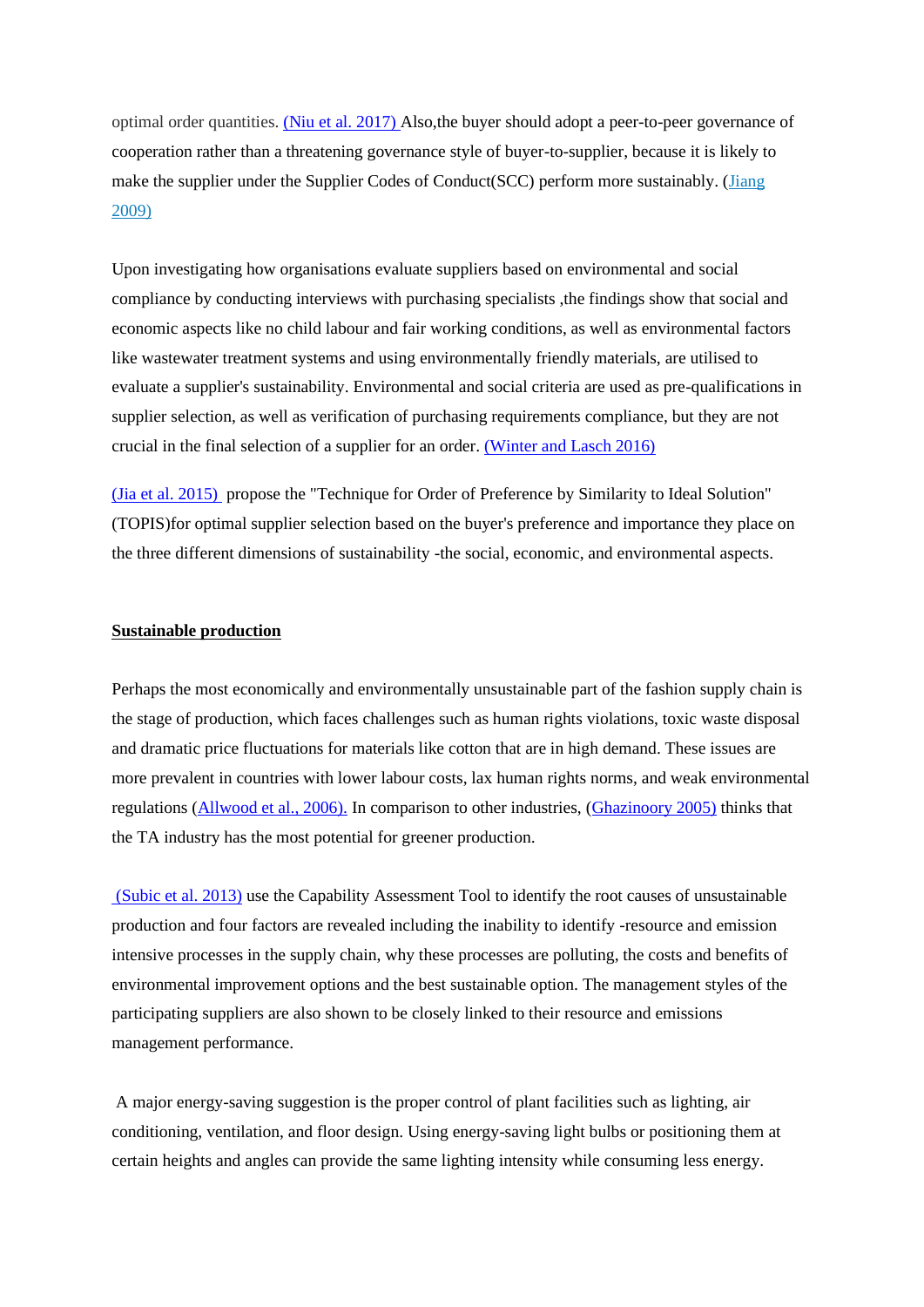Furthermore, minimum or effective packaging saves energy because less energy is required to manufacture packaging materials, as well as reducing logistical effort.[\(Moon et al 2013\)](https://www.sciencedirect.com/science/article/pii/S0925527313001102#bib11)[. \(Jin Gam et](https://www.researchgate.net/profile/Hae-Jin-Gam-2/publication/235276183_C2CAD_A_sustainable_apparel_design_and_production_model/links/5c124478a6fdcc494ff0aee4/C2CAD-A-sustainable-apparel-design-and-production-model.pdf)  [al. 2009\)](https://www.researchgate.net/profile/Hae-Jin-Gam-2/publication/235276183_C2CAD_A_sustainable_apparel_design_and_production_model/links/5c124478a6fdcc494ff0aee4/C2CAD-A-sustainable-apparel-design-and-production-model.pdf) suggests a "cradle to cradle apparel design" (C2CAD) model for sustainable fashion production. Collaborations with other industries, like companies that produce renewable energy or use solid waste from the garment industry as biological fertilisers or raw materials, are suggested as a way to lessen or eliminate harmful effects of production.

White biotechnology can also be used in creating clothes with eco-friendly materials to make them more sustainable. Increased funding for white biotechnology and eco-innovation, favourable government loan terms for technology R&D and consistent government policies to encourage SME access to EU funds for the implementation of innovative green products, can all help to promote the use of white biotechnology. [\(Druica 2015\)](https://e-repository.org/rbl/vol.20/iss.1/6.pdf)

[\(Hirscher et al. 2018\)](https://www.sciencedirect.com/science/article/pii/S0959652617326719) Investigate social manufacturing as a technique of boosting sustainability through increased user participation. Prompting various levels of consumer participation in the manufacturing process can result in system-level changes by activating and empowering end users to become value creators, as well as making them more invested and curious about the manufacturing process, resulting in environmentally friendly manufacturing.

It is also important to deal with post production waste properly to aid sustainability. The majority of textile wastes generated during manufacturing are disposed of in landfills. Woven materials, primarily cotton, cotton blends, and lycra, make up majority of the waste stream. Insulation materials in the construction sector are the most appropriate end use for the waste created. Because the industry is made up of small and medium-sized businesses with limited resources who focus solely on profitability, individual investments in recycling equipment are unlikely, necessitating government intervention in the form of recycling infrastructure. [\(Jordeva et al.](http://yadda.icm.edu.pl/yadda/element/bwmeta1.element.baztech-dd9d31ef-b018-49cf-8851-d02f37940b1f)  [2015\)](http://yadda.icm.edu.pl/yadda/element/bwmeta1.element.baztech-dd9d31ef-b018-49cf-8851-d02f37940b1f)

# **Consumer attitudes toward slow fashion**

Consumers are growing more supportive of sustainable fashion as they become more ecologically conscious and responsible. However, sustainable clothing's market share continues to lag far behind. This attitude-behaviour gap is a phenomenon in which consumers' attitudes do not translate into purchasing decisions. [\(Moser 2015\)](https://www.emerald.com/insight/content/doi/10.1108/JCM-10-2014-1179/full/html)

The Nice Consumer Report by [Sisco and Morris \(2012\)](https://www.bsr.org/en/our-insights/report-view/nice-consumer-research-summary) explains why this gap exists, listing four key challenges that consumers experience when purchasing sustainable fashion: 1.information barriers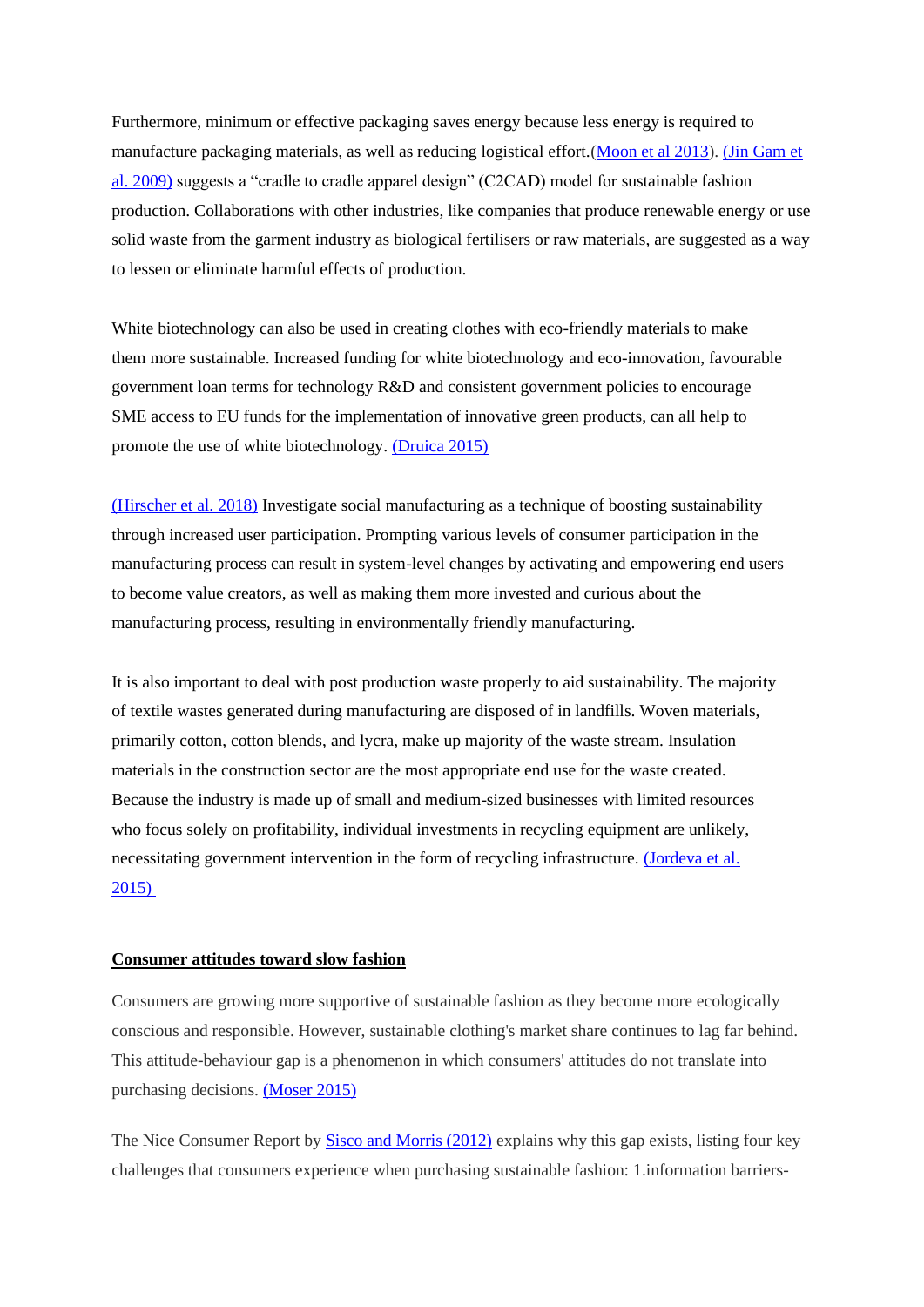due to the lack of awareness about the environmental effects of sustainable fashion; 2. Availability barriers- difficulty in finding sustainable apparel in the market; 3. price barriers—sustainable clothing is often more expensive because it follows environmental rules and regulations and uses more expensive raw material and 4. style barriers—Sustainable clothes are considered to be less stylish and fashionable .

Sustainable clothing purchasing is also hampered by egoistic and hedonistic attitudes, as well as a preference for durable apparel. [\(Jacobs et al. 2018\)](https://www.sciencedirect.com/science/article/pii/S0959652618323096)Consumers also demand continuous and rapid product updates, which has been made easier by the lower costs of fashion items. Having the most recent versions of things, in particular, is significantly linked to personal identity and feelings of success in life. In our "throwaway society," there is no sign of concern about the environmental effects of fashion. [\(Cox et al. 2013\)](https://www.sciencedirect.com/science/article/pii/S092134491300102X) Consumers are therefore ready to spend no more than 10% more for a textile product that has an ecological label. ( $\check{Z}$ urga and Forte 2014) Another research concludes that this figure is no more than 20%. ( Ciasullo et al. 2017) If the target consumers are very green sensitive, superior green items can generate higher revenues to a firm only if the product greenness gap between those products and inferior green products is significantly large.[\(Guo et al. 2020\)](https://www.sciencedirect.com/science/article/pii/S0377221719306290)

Nonetheless, there are numerous steps that sustainable businesses can take to influence such consumer attitudes. For example ,sustainability-conscious consumers who prioritise self-enhancement appear to have a big market potential [\(Davies and Gutsche, 2016](https://www.emerald.com/insight/content/doi/10.1108/EJM-11-2015-0795/full/html) )These customers are more concerned with the personal benefits of sustainable clothes, such as skin tolerance of organic textiles and increased selfesteem from contributing to society (Jägel et [al. 2012\)](https://www.tandfonline.com/doi/abs/10.1080/0267257X.2012.659280). ( [Visser et al. 2015\)](https://www.mdpi.com/2071-1050/7/7/8420/htm) backs this need of mainstream consumers to prioritise personal benefits before environmental gain. The double benefit theory, which combines personal and environmental benefits, has been proven to be a successful green marketing strategy that leads to the highest buying intention, and advertisers should use it in their communications.

Popularization of eco-labels, more transparent and consistent labelling systems, and the regulation of words like "green" and "bio" may enhance consumer willingness to choose more sustainable alternatives and, as a result, pay more for sustainable products by reducing consumer scepticism. It is also vital to raise the level of environmental awareness among consumers. [\(Žurga and Forte 2014\)](https://yadda.icm.edu.pl/baztech/element/bwmeta1.element.baztech-4c8454b3-05da-4d5f-acdb-70f413908f45) Customers may be more motivated to try out collaborative fashion, which refers to renting items rather than buying them, if their attitudes and opinions regarding second hand clothing are changed. ( [Iran et al., 2019\).](https://www.sciencedirect.com/science/article/pii/S0959652618335674)

Sustainable clothing purchases are also boosted by a positive attitude toward social-ecological clothing and bio spheric and altruistic values. [\(Jacobs et al. 2018\)](https://www.sciencedirect.com/science/article/pii/S0959652618323096) Expectations and societal pressures appear to have a substantial impact on consumers' willingness to purchase sustainable apparel. (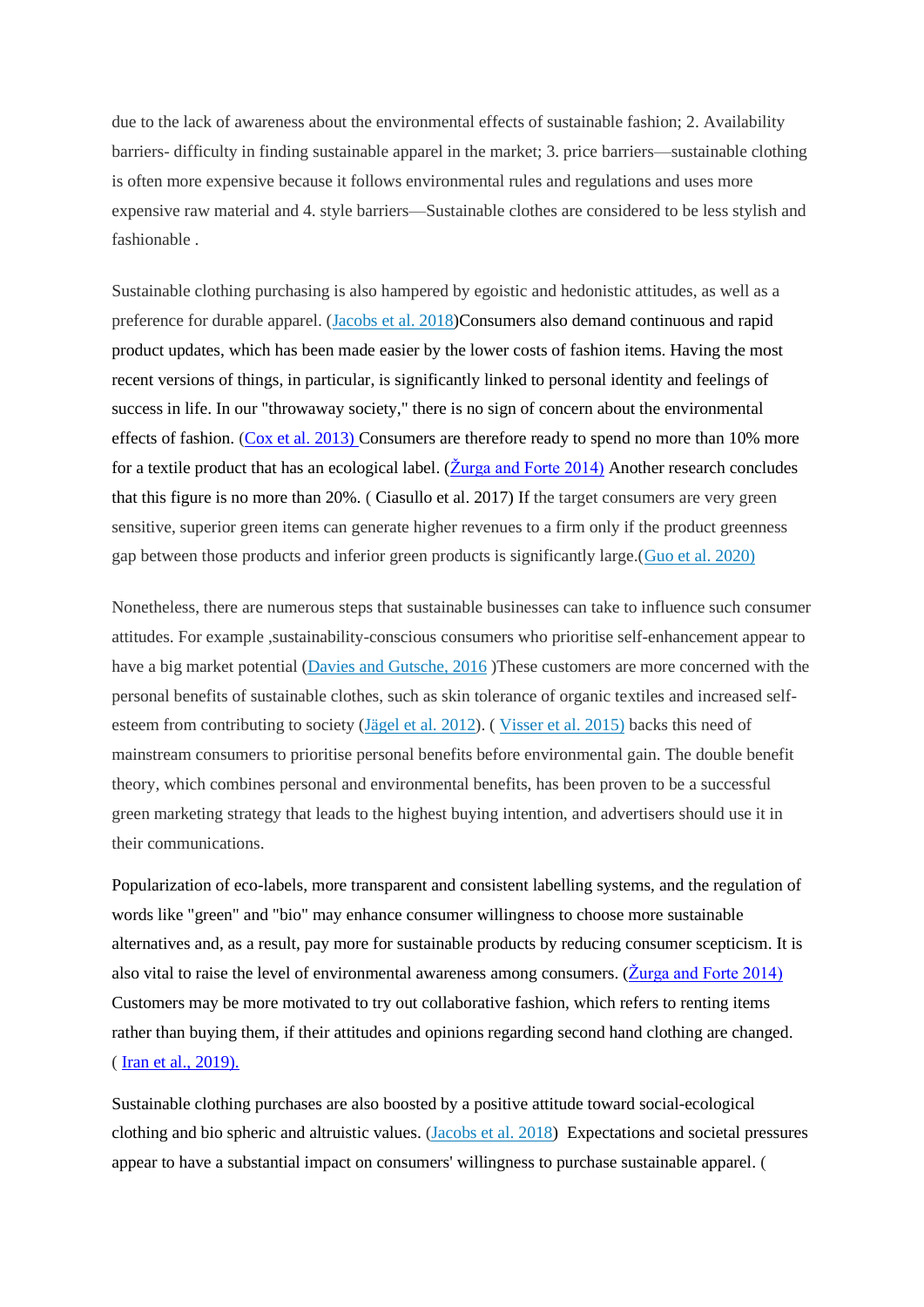[Ciasullo et al. 2017\) C](https://www.mdpi.com/2071-1050/9/9/1617)onsumers in China, for example, are pressured to meet societal expectations and standards, and their need to save face influences and stimulates purchases of sustainable fashion products. Marketing managers should make an effort to comprehend how face-saving might be applied to their promotion strategy and marketing communications. For example, through advertising appeals, marketers might emphasise face-saving benefits, suggesting that the product can improve consumers' decent image and convey their good intents in public. [\(Wei and Jung 2017\)](https://www.mdpi.com/2071-1050/9/9/1570)

## **Comparing the case of H & M and Patagonia**

To see the real-world application of the sustainability practises discussed in the literature review above, a thorough case study of two companies-H&M and Patagonia was conducted.

H&M is traditional fast fashion retailer that has incorporated sustainable fashion practises into its business model in order to reduce its environmental impact. Patagonia, on the other hand, is a slow fashion brand that solely sells environmentally responsible clothing. This paper will analyse and contrast these two organisations' sustainable practises and highlight the significant sustainability challenges they experience through a case study.

Data for this study was gathered from a variety of sources, including the companies' websites, yearly sustainability reports, news media, government statistics, and prior case studies on these companies.

#### **The case of H&M**

H&M is a Swedish multinational apparel retailer with stores in 74 countries. It is recognised for its fast-fashion clothes for men, women, teenagers, and children.

## **Environmental Impact**

H&M has made strides toward reducing its environmental effect. It currently sources 64.5% of raw material from recycled or sustainable sources. (H&M, 2020). In addition, all of H&M's cotton is 100 percent organic. H&M has utilised organic cotton for many years and has spent a lot of money on sustainable cotton production, according to Henrik Lampa, corporate social responsibility manager of raw material at H&M. (H & M Conscious Action Sustainability Report 2012.) Furthermore, in order to ensure that cotton farms produce genuine organic cotton, H&M is actively involved in the Better Cotton Initiative (BCII),which teaches cotton farmers better farming techniques. H&M also collaborates with the World Wide Fund for Nature (WWF) on a water-saving plan that aims to improve water resource management throughout the apparel production cycle.

The company also uses 90% renewable energy for its supply chain,which, as discussed earlier in this paper and by (Jin Gam et al. 2009), is a key method to aid sustainability in the production stage. According to the H&M Group's 2020 Sustainability Report, by 2040, it wants to be climate positive.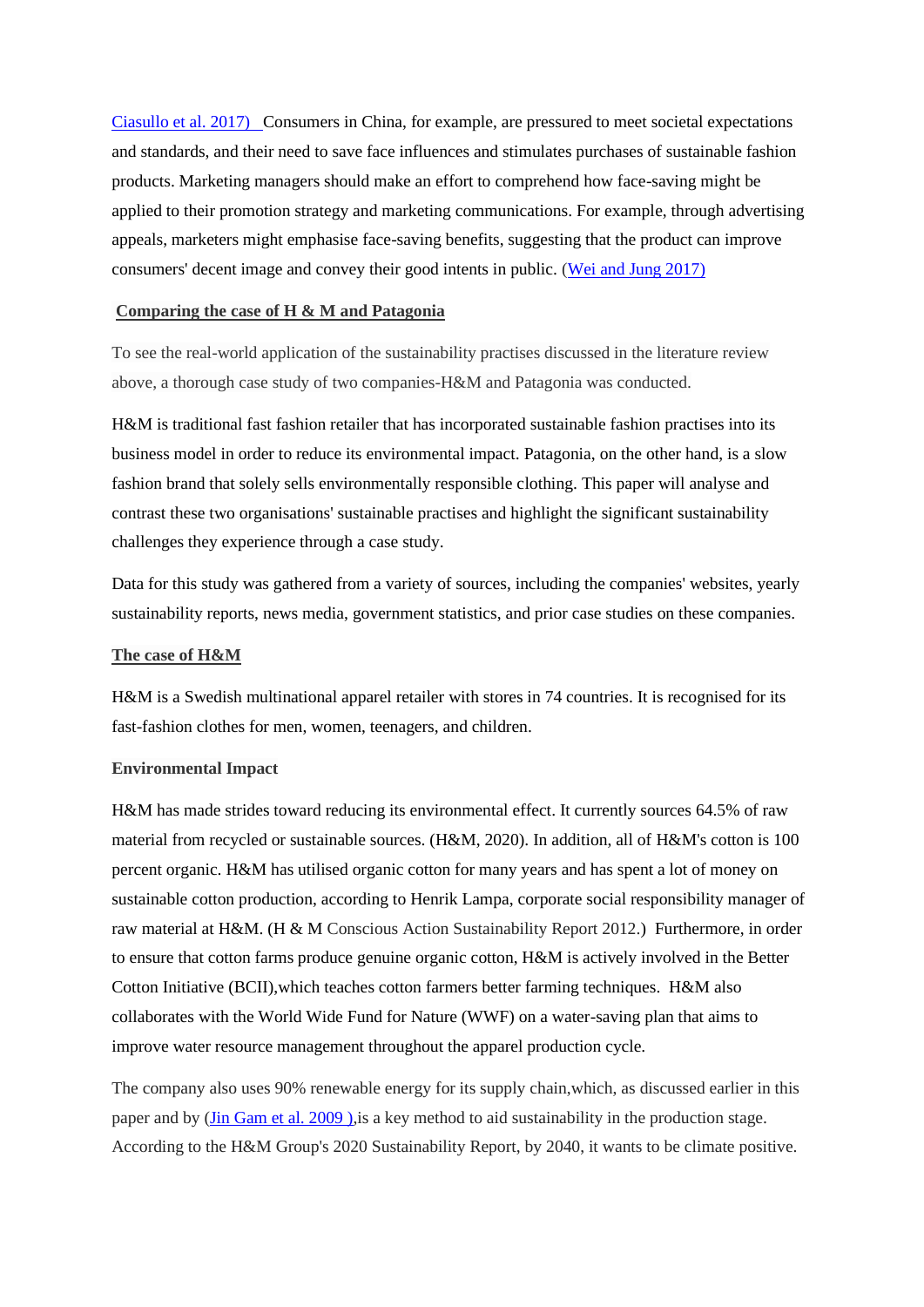H&M's yearly sustainability reports have also shown that transportation from factories to stores account for more than half of the company's carbon emissions in previous years. [\(Shen 2014\)](https://www.mdpi.com/2071-1050/6/9/6236) However, in 2020, their overall transportation emissions fell by 12% to 442 kilo tonnes CO2e, a significant reduction. This may be partially because H&M decreased its total packing volume by -14 percent in 2020, including a -24 percent reduction in plastic packaging, as compared to 2019 ,thereby reducing logistical weight and efforts, which aided sustainability as noted by [\(Moon et al 2013\)](https://www.sciencedirect.com/science/article/pii/S0925527313001102#bib11).

The Garment Collecting programme is another one of H&M's current and popular environmental CSR efforts. It is a global initiative that aims to keep customers' unwanted clothes and textiles out of landfills by allowing them to exchange them for store vouchers. This innovative waste management method encourages consumers to be more sustainable and eliminates the problems of having to set up expensive infrastructure for textile waste disposal which was described by [\(Jordeva et al. 2015\)](http://yadda.icm.edu.pl/yadda/element/bwmeta1.element.baztech-dd9d31ef-b018-49cf-8851-d02f37940b1f)

However, because the voucher may nudge the consumers into buying more than is necessary, this technique may further promote the consumer model, resulting in faster buying cycles and, as a result, unsustainability. Also, the supply chain's CO2 emissions have increased dramatically over the last three years, from 61462 tonnes in 2019 to 72580 tonnes in 2020(H&M sustainability report 2020), despite a net decrease in sales and production. The increase in Co2 emissions was mainly due to the brand's wasteful use of energy.

## **Socio-economic impact**

This demonstrates that despite these environmental initiatives, at its foundation, H&M is still a fast fashion brand, with rapidly shifting buying cycles and low-cost clothing produced by people who are not paid the minimum wage. According to prior years' annual salary data from H&M's suppliers, the average wage in H&M's supply chain is still well below a living wage in Bangladesh and numerous other countries.

This may be changing in recent years as H&M is realising the importance of fair working conditions, however it has long been critiqued of being economically and socially unsustainable. Even though H&M was given a score of 73% on the Fashion Transparency Index, after going through their sustainability reports it is evident that the report heavily focuses on H&M's environmental sustainability initiatives backed by data, but its labour practises seem to lack substantial evidence.

In terms of supplier location, Bangladesh and China are the main manufacturing countries for H&M. On the one hand this is sustainable because local sourcing to Asia reduces lead times, resulting in less waste, greater flexibility and lower carbon emissions in the distribution process, These benefits have already been discussed in this paper and by[\( Choi and Cai 2018](https://www.proquest.com/docview/2022456359?accountid=8268) )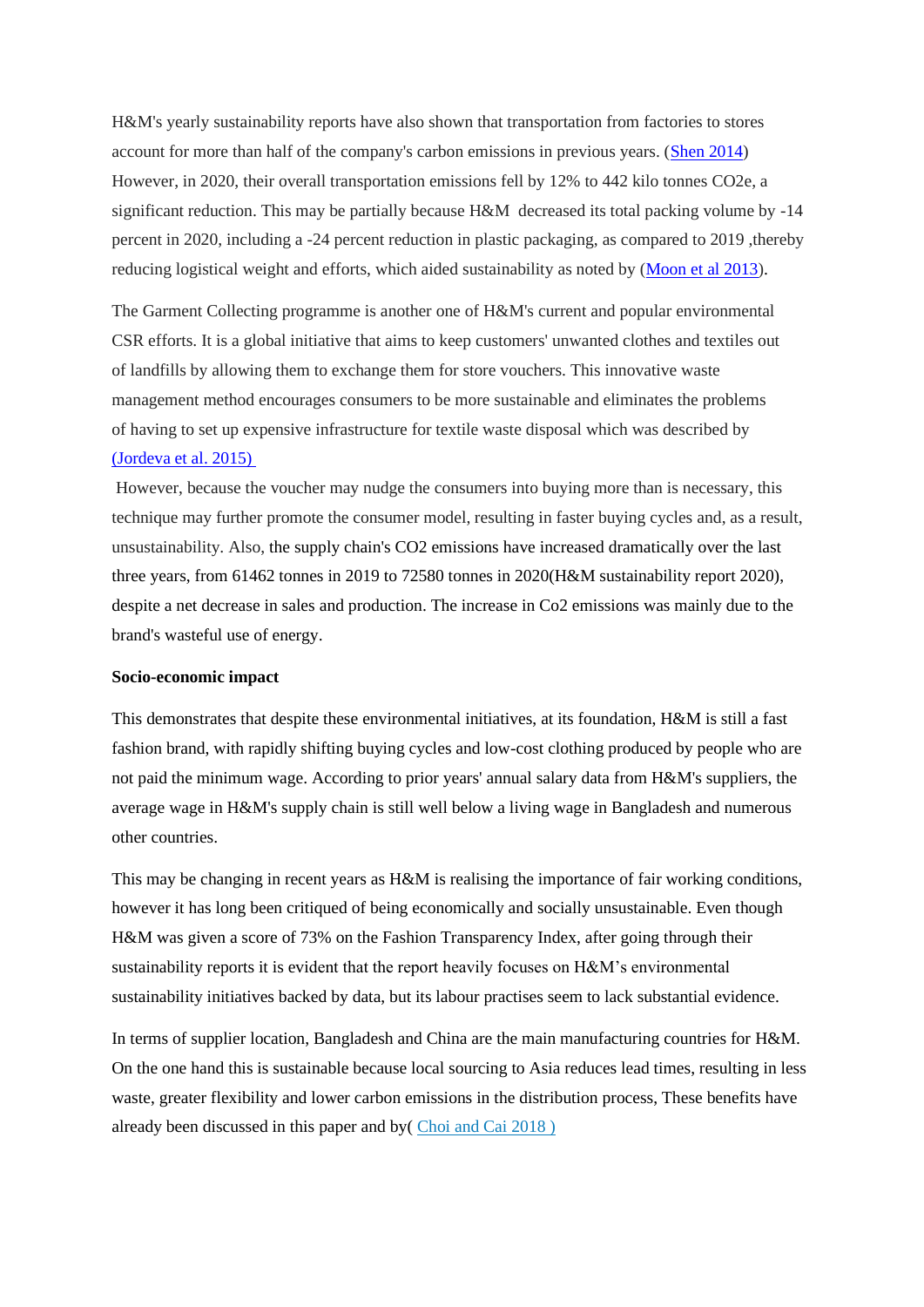However, the workers in such factory locations are often exploited due to being underpaid and having to work in poor working conditions. For example,  $H \& M$  is notorious for selecting majority of its suppliers from countries that have lower levels of human wellbeing. [\(Shen 2014\)](https://www.mdpi.com/2071-1050/6/9/6236) Fire safety is also a huge potential hazard in factories in such countries, such as the Bangladesh garment factories. This problem was exemplified by the Rana Plaza accident in 2013 [\(Taplin 2013\)](https://www.researchgate.net/profile/Ian-Taplin/publication/263406306_Who_is_to_blame_A_re-examination_of_fast_fashion_after_the_2013_factory_disaster_in_Bangladesh/links/56ed8f0708ae4b8b5e742a42/Who-is-to-blame-A-re-examination-of-fast-fashion-after-the-2013-factory-disaster-in-Bangladesh.pdf). To limit the negative social impact of manufacturing, H&M takes many initiatives with Bangladeshi suppliers, including monitoring factory compliance and providing training to its workers .(H & M sustainability report 2020) One front on which H & M is ahead of its competitors socially is including more women in the workforce and promoting gender equality; the company employs 63 percent women .However, in 2018, [Global Labour Justice](https://globallaborjustice.org/hm/) published findings revealing exploitation of female garment workers at factories that supply to H&M.

On another bad note, most of H&M's supply chains aren't certified by labour standards which ensure worker health and safety, adequate living wages, and other labour rights and only 18% of its facilities have collective bargaining or the right for workers to make a complaint. [\(Robertson 2020\)](https://goodonyou.eco/how-ethical-is-hm/)

#### **The case of Patagonia**

Patagonia is a slow fashion American sports brand that primarily offers sustainable outdoor clothing. It was started in 1973. It has always emphasized sustainability and social responsibility as its competitive advantage.

## **Environmental Impact**

## **Innovative initiatives**

Patagonia is involved in three major environmental projects. The "1% for the Planet" project donates 1% of total annual revenue to environmental groups. To date, they have donated over \$140 million to domestic and worldwide grassroots environmental organisations (Patagonia 2020)

The organization's second effort, "Footprint Chronicles," aims to decrease negative social and environmental effects in the supply chain by documenting supplier information and ethical sourcing decisions. Customers can examine how the design, production, and distribution of Patagonia items influence the environment and society via this online feature. Patagonia is far more transparent than H&M as a result of this feature.

Patagonia's third initiative , "Worn Wear," rejects fast-fashion in favour of selling high-quality, longlasting goods that can be readily mended, slowing down purchase cycles and prolonging the life of a garment. [\(Esposito et al 2016\)](https://hbr.org/2016/06/companies-are-working-with-consumers-to-reduce-waste) In 2012, Patagonia launched the Buy Less campaign, which aimed to persuade people to buy less of Patagonia's new gear in order to reduce the environmental impact of ever-increasing consumption habits. Buyers should consider buying used products rather than brand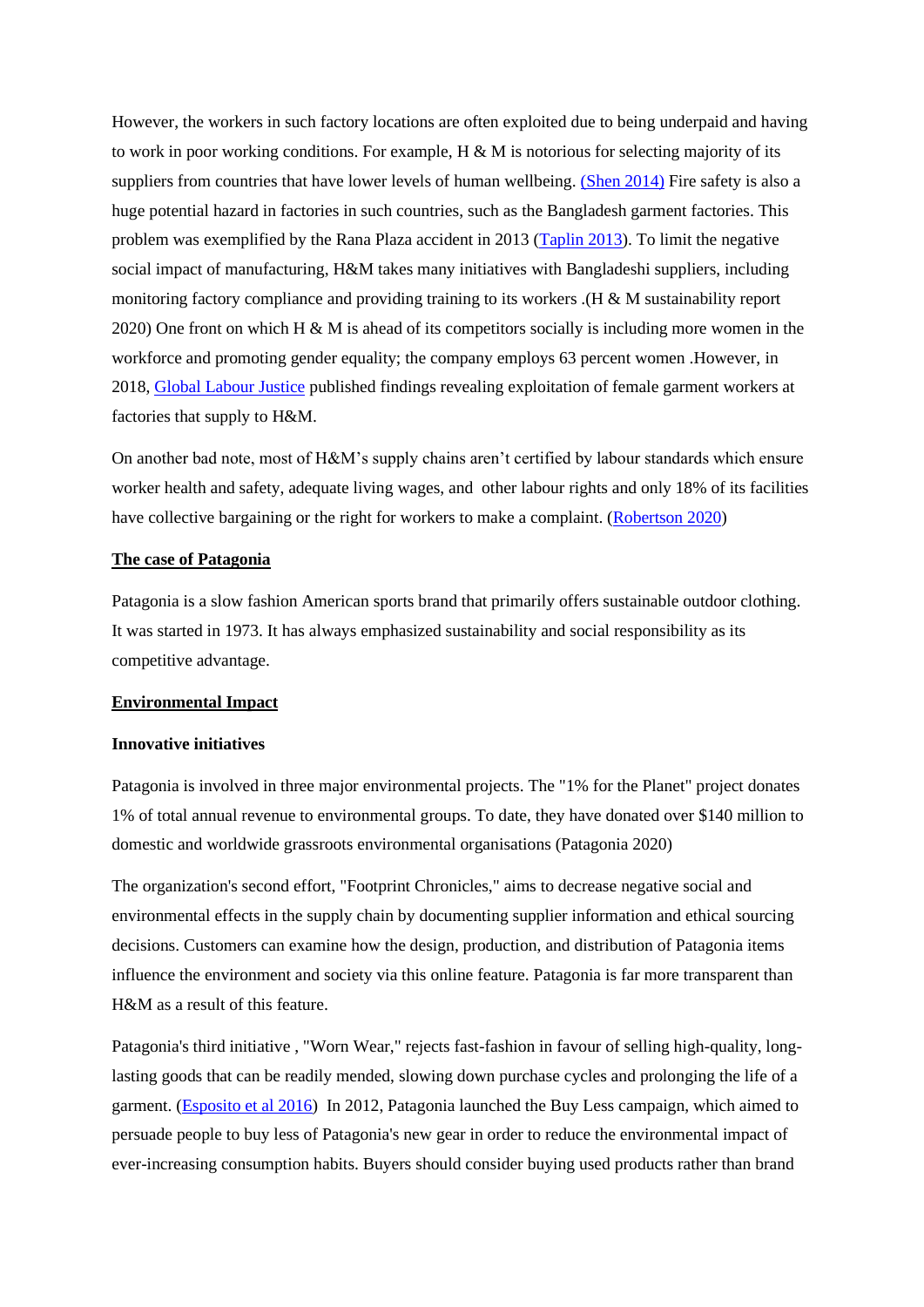new ones, according to the campaign's message.[\(Lowitt 2011\)](https://hbr.org/2011/10/patagonias-buy-less-campai) Buying second hand clothing increases the life of a garment by roughly two years, reducing its carbon, waste, and water footprint by 73%(Patagonia 2020)

Despite Patagonia's efforts to reduce consumer buying through this unconventional marketing strategy however, the company's sales increased by approximately 30 percent [\(Stock,](https://www.bloomberg.com/news/articles/2013-08-28/patagonias-buy-less-plea-spurs-more-buying) **2013**). Patagonia believes that such initiatives can help businesses help improve brand identity and garner support of green sensitive consumers who value commitment to the environment, driving profitability.

## **Sustainable design and raw material**

Patagonia has also switched to organic cotton from conventional cotton, despite the fact that it costs 50 percent to 100 percent more. Organic farming takes longer and needs more knowledge and ability. However, as noted by [\(Sanches, et al. 2015\)](http://repositorio.unicamp.br/bitstream/REPOSIP/346693/2/000366562800006.pdf), this can significantly increase a company's long-term sustainability. The most intriguing part of this choice is how a such a simple, yet risky financial move had such a significant influence on the firm. As a result of this change, Patagonia saw a 25% boost in sales. Patagonia opted to collaborate with TAL Group, a big clothing manufacturer, to save cotton waste from factory floors in order to further recycle cotton. By weaving the recovered cotton with virgin cotton, the cutting room waste is reused and spun into fabric for apparel.

Patagonia also sources 100% traceable down feathers for its goods, demonstrating the company's commitment towards animal welfare.

## **Sustainable dyeing**

Patagonia recognises the devastating impact of the dyeing process on the world's rapidly decreasing freshwater supplies. As a result, the business mandates that all of its textile mills clean wastewater to certain levels before releasing it to natural sources.

Patagonia has collaborated with Swisstex California, which operates a plant that employs novel dyeing methods like those described by (*Parisi et al. 2015*)) to minimise the amount of water required to colour garments while also successfully treating the wastewater. Swisstex utilises half the amount of water as the average dyehouse in the United States and has a lower overall cost than its less creative and inefficient competitors. Because of Swisstex's focus on sustainability to get the dying process right the first time, Patagonia doesn't have to discard or re-dye any badly dyed textiles, and so finds that its partnership with Swisstex gives them greater margins and more profitability.

#### **Sustainable production**

Patagonia's headquarters are built with recycled materials, and sensors to decrease energy consumption that have really benefited sustainability in the production process and improved brand image, as concluded by [\(Moon et al 2013\)](https://www.sciencedirect.com/science/article/pii/S0925527313001102#bib11). Patagonia was also the first major firm in California to get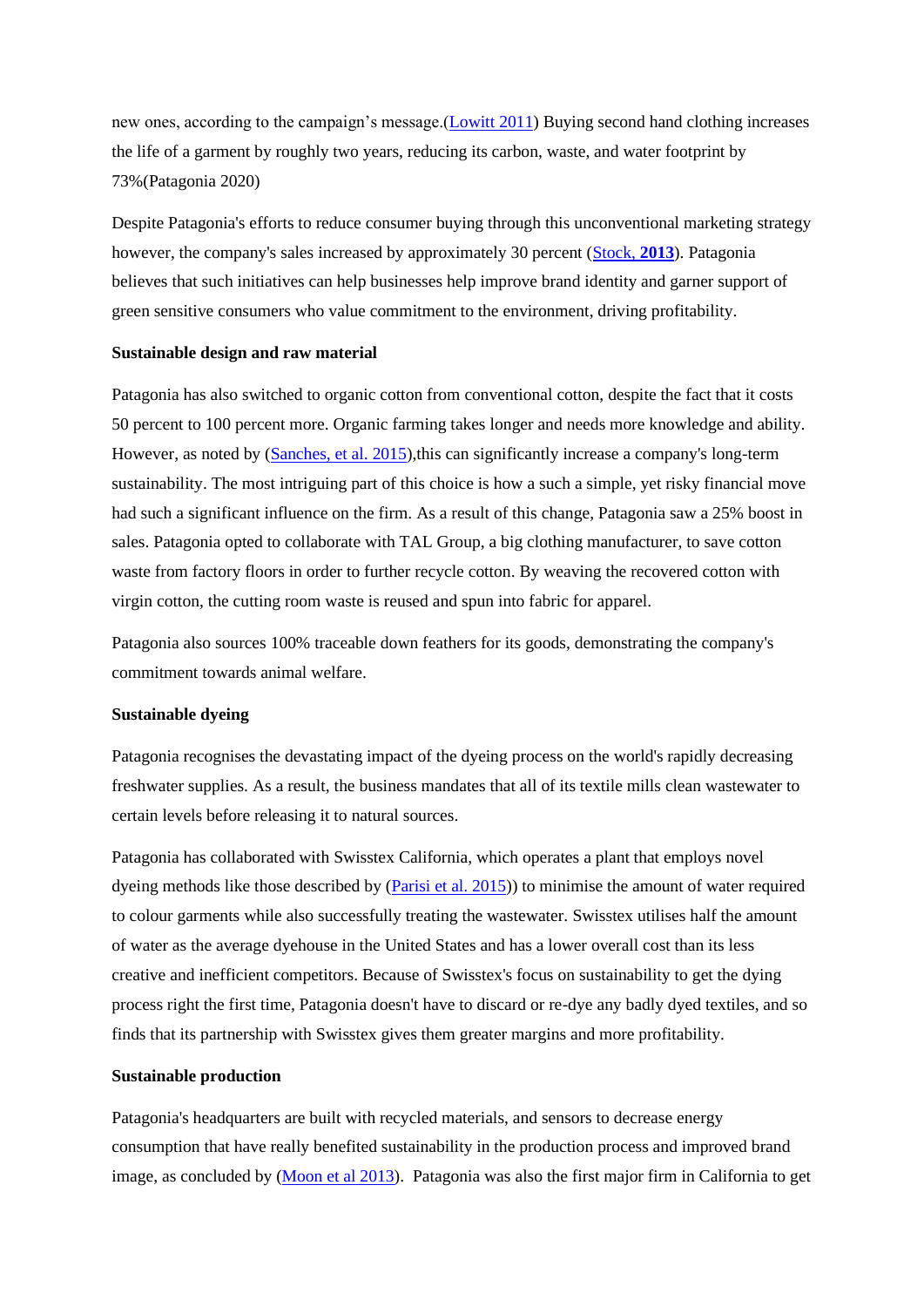100% of its energy from renewable sources in 1998, a strategy proposed by [\(Jin Gam et al. 2009\)](https://www.researchgate.net/profile/Hae-Jin-Gam-2/publication/235276183_C2CAD_A_sustainable_apparel_design_and_production_model/links/5c124478a6fdcc494ff0aee4/C2CAD-A-sustainable-apparel-design-and-production-model.pdf) in their C2CAD model for reducing energy usage in the supply chain.

Patagonia also encourages sustainable production with symbolic eco-labels, non-chemical print technologies, and detachable designs, among other things. Patagonia develops their product lines using eco-labels such as Blue-sign and Fair Trade-certified. When the Blue-sign label is applied to new items, for example, the product is made with consumer safety, water emissions, and occupational health and safety in mind. Eco-labels teach consumers about sustainability and demonstrate a company's commitment to sustainable product development. [\(Nemon,Beghin 1999\)](https://onlinelibrary.wiley.com/doi/abs/10.2307/1244325)

## **Socio-economic impact**

Workers at Patagonia's supplier factories are frequently underpaid since Patagonia has minimal control over their salaries , because it does not own most of the factories where its garments are made. Only 35% of its suppliers provide a living wage to their employees. .[\(Rattalino 2018\)](https://onlinelibrary.wiley.com/doi/full/10.1002/tie.21917?saml_referrer#tie21917-bib-0039) In addition, compared to Mammut, Patagonia's primary sustainable outerwear competitor which has 96 suppliers, Patagonia only has 79 (Patagonia, 2017). In supplier management, a lower number of suppliers is viewed as a negative. Suppliers have more bargaining power than buyers, and buyers have less options to avoid them, making it easier for suppliers to abuse their workforce. Sri Lanka, Vietnam, and China account for more than half of these employers (Patagonia, 2017). Inhumane working conditions are frequently linked with these countries. [\(Schillmann, Christian 2020\)](https://www.researchgate.net/profile/Christian-Schillmann/publication/345369716_Patagonia_Inc_under_a_sustainability_perspective/links/5fd208b745851568d1517824/Patagonia-Inc-under-a-sustainability-perspective.pdf)On the other hand however, having fewer suppliers has the advantage of maintaining audit quality and encouraging suppliers to improve their compliance to labour laws.

On the other hand, Patagonia guarantees that all the workers that it employs directly receive the minimal living wage and work in great working conditions, resulting in highly engaged staff. This can be backed by the fact that Patagonia was voted one of the top employers by Fortune magazine in 2016. Employees also enjoy flexible work hours, and the company's "Let my people go surfing" policy allows them to participate in their favourite activities, such as skiing or surfing, during working hours. Patagonia has also encouraged employees to take a break from work for a few months to volunteer with an environmental group of their choice. The firm compensates employees who participate in these internships. Internships like this can help Patagonia incorporate even more sustainable practises into its value chain by allowing staff to return with fresh ideas.

## **Key Findings**

Upon comparing the two companies using the triple bottom line approach of analysing the environmental, social and economic sustainability dimensions, the results are in line with previous research carried out on the sustainability of slow fashion brands versus fast fashion brands that are trying to be sustainable.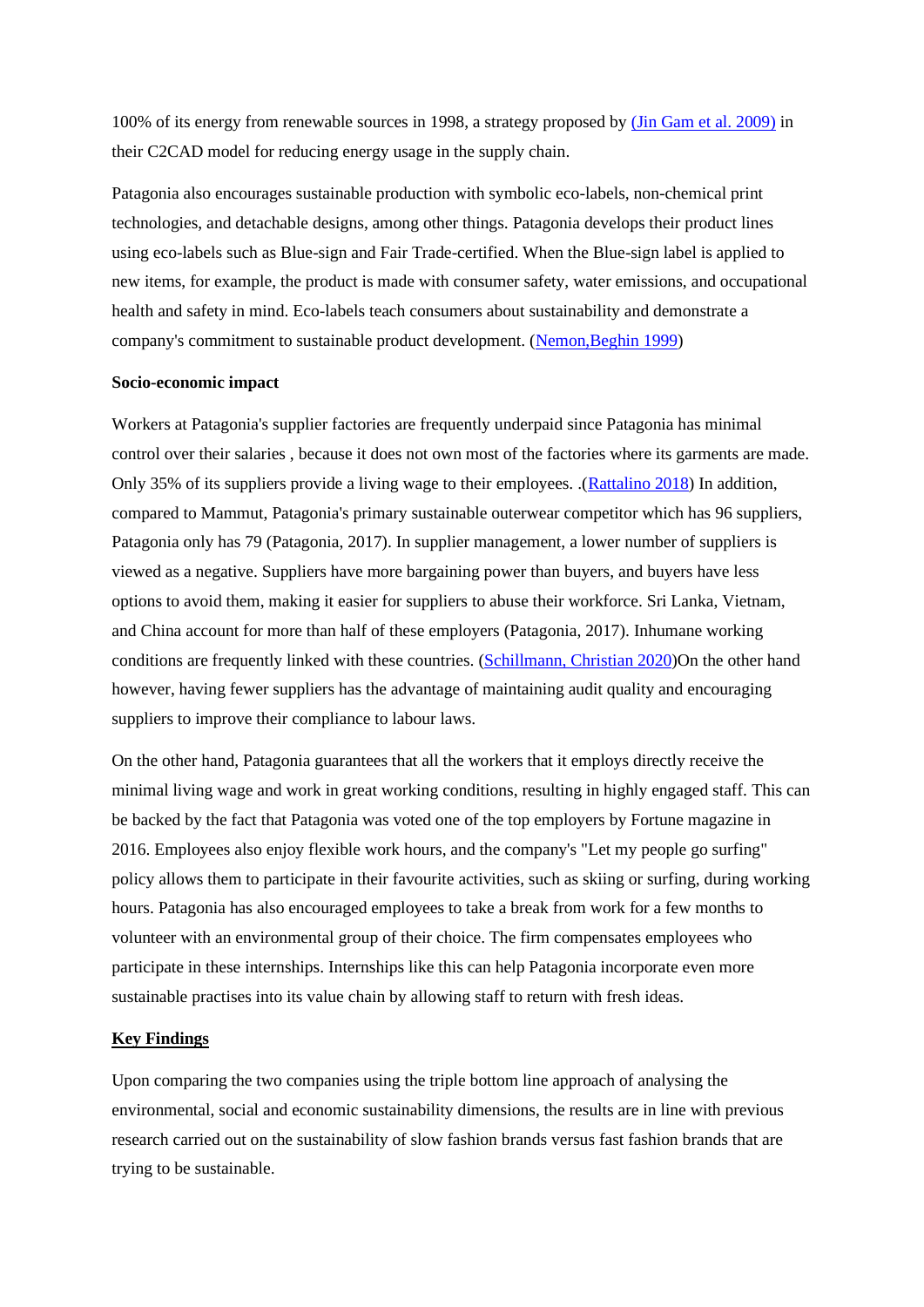According to [\(Park and Kim 2016\)](https://www.sciencedirect.com/science/article/abs/pii/S0969698915301508) ,fast fashion businesses' environmental sustainability initiatives, such as H&M's, are primarily reactive in nature, as they seek to only appease a portion of environmentally concerned consumers by promoting their sustainable alternatives in limited quantities. Such brands mainly rely on sustainability as a marketing gimmick to attract green sensitive consumers and increase profits. This is evident in the fact that H&M launched a separate sustainable fashion line called 'conscious,' instead of integrating sustainability in its entire supply chain, and didn't go over and beyond to come up with innovative initiatives and techniques to increase sustainability.

This reactive approach contrasts with slow sustainable fashion brands' proactive approach to environmental sustainability, such as Patagonia's, to transform the entire industry by taking a leadership role in sustainable development, such as developing a tool to measure its sustainability impact across the supply chain.

Consumer have begun to realise these differences. As opposed to fast fashion businesses like H&M, customers are more likely to regard slow fashion brands like Patagonia as being more sustainable and authentic in their efforts and goals. Participants [\(Asif,Asif ,2020\)](https://lup.lub.lu.se/student-papers/search/publication/9012816) were asked if they thought environment-related CSR activities by "sustainability-driven" businesses like Patagonia, who solely sell items that are advertised as ecologically sustainable, were more trustworthy than CSR actions by "conventional corporations" like H&M. A majority of 60.1 % indicated they feel "sustainabilitydriven" businesses' CSR efforts to be more authentic than typical brands' CSR actions. These findings are consistent with previous research [\(Arli & Lasmono, 2010](https://d1wqtxts1xzle7.cloudfront.net/47545119/j.1470-6431.2009.00824.x20160726-10501-1ira33t-with-cover-page-v2.pdf?Expires=1627905647&Signature=H0znW4uMr0ypQtf2MLag-aehAQl4S7p74faba0TRUcs-k~4YGPUno8ydklfrxtQKeKZcZeGd40j2baZk2sdSbcjCdBwwMvN~YUW8e~74b72caqG7GebPNjZvJVTK-9hpYKNKzBr~GDsr7ByM3P9TOeQp0h-wwUPYyk~nP5udYEhqrozjxowUC7dszThLo6z91VMQC4X4wFXvCLKJ7gpHqyOoQZ3EQRjmS3o3us0iPoCEetKiFFzg32AKei16njA1g2OFnpI-suOdcgdV7oxJXWs5kLBlbr~6HnZWCuEt9qJg-LdNgsQwdNTh~8~R9JAZS97jwbEO7gwz8Fq0afeoUw__&Key-Pair-Id=APKAJLOHF5GGSLRBV4ZA) and [Koech & Coldwell, 2019\)](https://www.econstor.eu/bitstream/10419/218698/1/sajbm-v50i1-0353.pdf). Furthermore, it was found that poll respondents thought that major, well-known fashion brands like H&M engaged in more greenwashing than smaller, ecologically sustainable-focused niche companies like Patagonia.

However, while Patagonia may be more environmentally conscious in terms of the environment, both companies appear to fall short in terms of economic and social sustainability, as their suppliers often belong to countries with lower levels of human wellbeing, where workers are frequently mistreated and may not get paid a living wage.

## **Conclusion**

The fashion industry faces several sustainability challenges such as the exploitation of labour, pollution of rivers due to toxic dyes, overexploitation of natural resources, unsustainable consumption patterns and post production waste.

The main objective of this research was to suggest ways to make the fashion supply chain more ecoefficient. In the designing stage, designers should be trained to ensure the sustainability of the final product. They can use more environmentally friendly materials such as recycled polyester, organic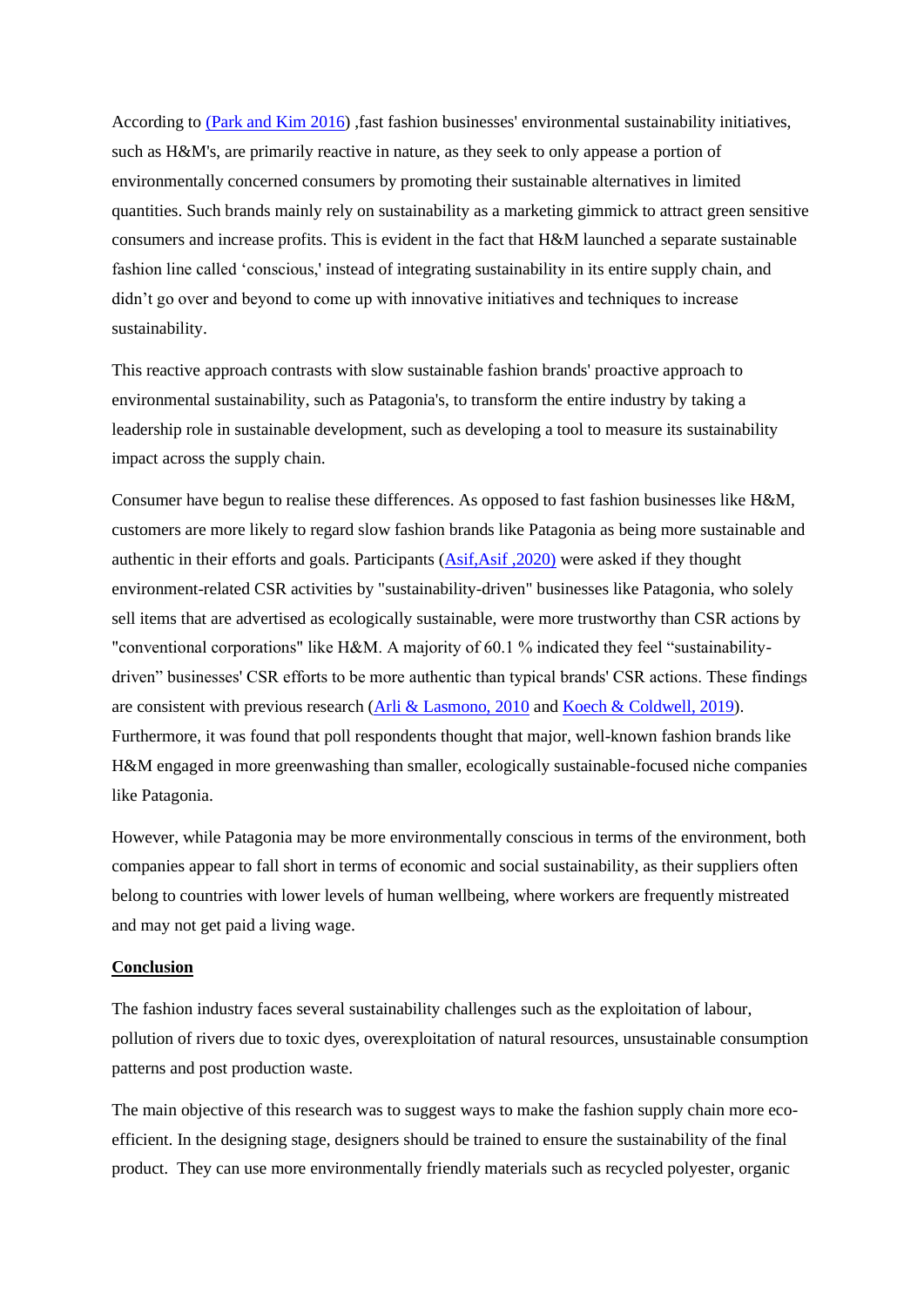cotton and soyabean protein fibre. The development of long-lasting styles can also slow consumption patterns, facilitating sustainability. It is also integral to select sustainable dyes in the dyeing stage and opt for spin dyeing instead of conventional dyeing.

The key findings for making the sourcing process more sustainable reveals that sourcing from local manufacturers can aid sustainability as it reduces logistical effort and lead times. Conducting less audits can also prevent suppliers from hiding information about their unethical practises, leading to higher transparency in the supply chain .

The production stage is mostly unsustainable due to information failure about more eco-friendly options and awareness should be raised about this. Proper control of plant facilities and collaboration with renewable energy companies can also lead to drastic energy savings.

Studying the consumer attitudes towards ethical fashion reveal some interesting insights. The main reason that sustainable textile brands are still lagging behind is the attitude-behaviour gap of consumers where their high regard for sustainability does not translate into buying decisions due to price, style, information and availability barriers. Also, consumers are more concerned about personal benefits such as increased self-esteem and image in society rather than altruistic concerns when consuming sustainable apparel and marketers should incorporate this in their advertisements.

The proposed suggestions create managerial guidelines for stakeholders in the TA industry such as fashion designers, suppliers, company owners etc.

The case studies of the two brands reveal that there is a discrepancy in the focus that brands give to the environmental sustainability and socio-economic sustainability, and the former garners much more attention. Therefore more attention should be given to the issue of socio-economic sustainability within the fashion supply chain, especially the mistreatment of workers, and actions should be taken to reduce the gap between the average wages earned by those working in the textile factories and the living wage.

# **Limitations**

While the research paper summarizes around 56 key sources, it is by no means an exhaustive list of all the sustainability practices that can be implemented by a fashion firm and the practises that a firm could adopt would depend on multiple key factors such as its size, profits, location etc.

Also, the data for the case study was taken mostly from corporate websites or statements made by the brands themselves and these statistics are often not verified by third party organisations, which might lead to the introduction of slight inaccuracies in the conclusions reached.

## **Recommendations for future research**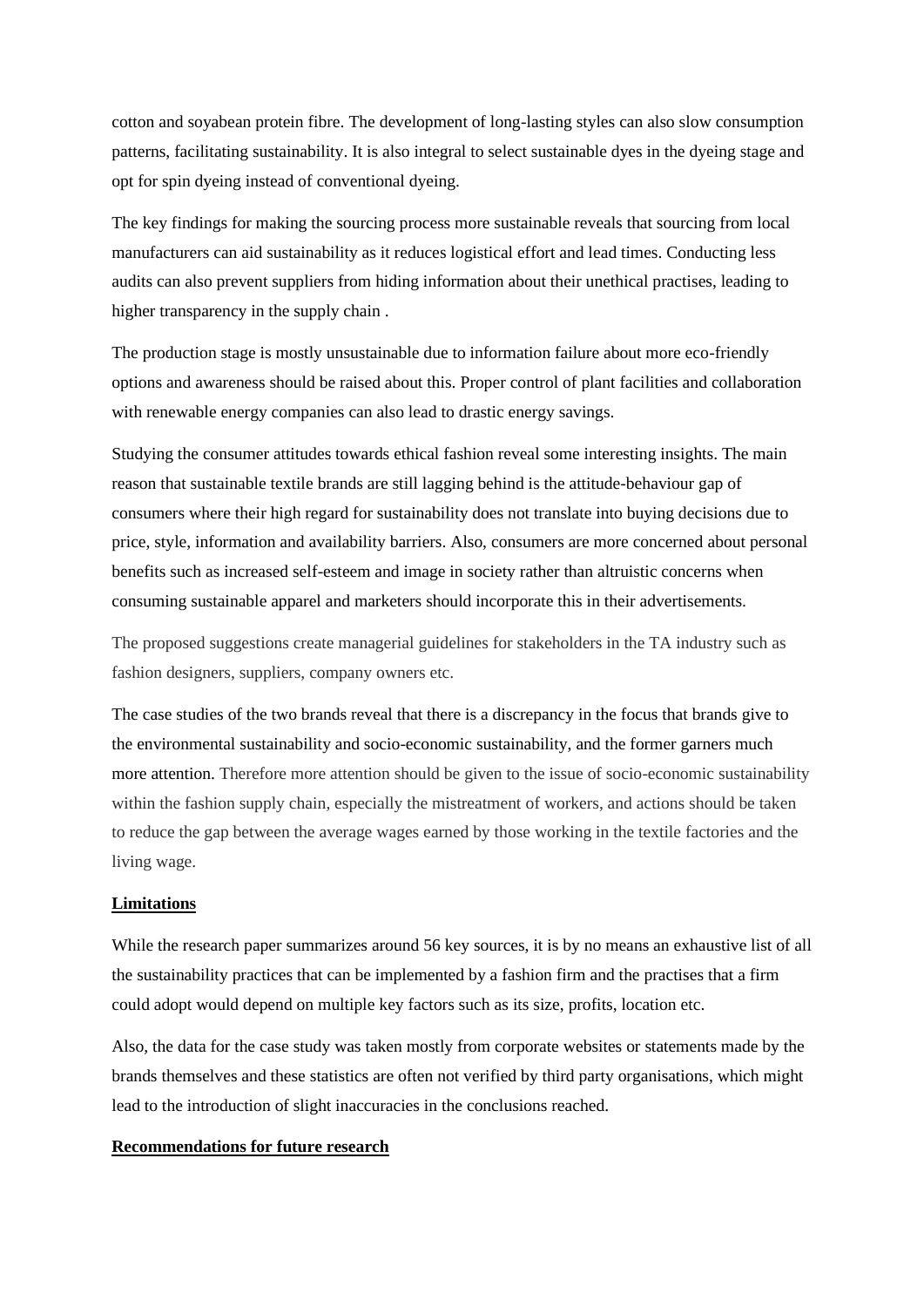This study could be extended to develop a quantitative tool or index to judge the environmental and socio-economic sustainability of a fashion brand at each step of its supply chain so that it would become easier to compare the sustainability of different fashion brands and identify key areas for improvement. Some empirical data or a mathematical model could corroborate the theoretical findings of this paper. However, this might not be entirely possible because the topic at hand is quite qualitative in nature.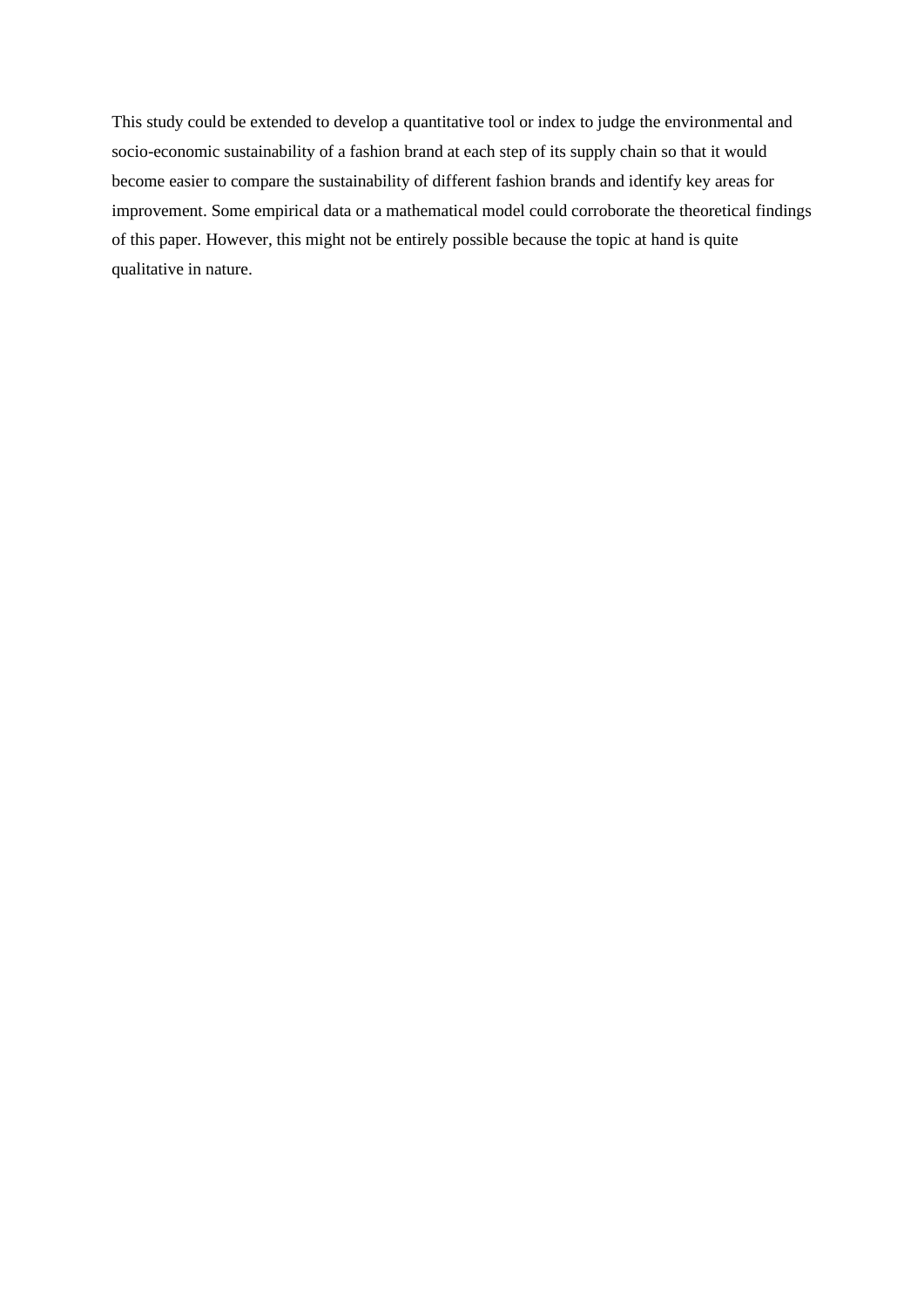## **Citations**

- 1. Brydges, Taylor. "Closing the Loop on Take, Make, Waste: Investigating Circular Economy Practices in the Swedish Fashion Industry." *Journal of Cleaner Production*, vol. 293, 2021, p. 126245., doi:10.1016/j.jclepro.2021.126245.
- 2. Dissanayake, Geetha, and Pammi Sinha. "An Examination of the Product Development Process for Fashion Remanufacturing." *Resources, Conservation and Recycling*, vol. 104, 2015, pp. 94–102., doi:10.1016/j.resconrec.2015.09.008.
- 3. Cai, Ya-Jun, and Tsan-Ming Choi. "A United Nations' Sustainable Development Goals Perspective for Sustainable Textile and Apparel Supply Chain Management." *Transportation Research Part E: Logistics and Transportation Review*, vol. 141, 2020, p. 102010., doi:10.1016/j.tre.2020.102010.
- 4. Azapagic, A. "Systems Approach to Corporate Sustainability." *Process Safety and Environmental Protection*, vol. 81, no. 5, 2003, pp. 303–316., doi:10.1205/095758203770224342.
- 5. Yi-Chan, Chung, and Chih-Hung Tsai. "The effect of green design activities on new product strategies and performance: an empirical study among high-tech companies." *International Journal of Management* 24.2 (2007): 276.
- 6. Moon, Karen Ka-Leung, et al. "Product Design Scenarios for Energy Saving: A Case Study of Fashion Apparel." *International Journal of Production Economics*, vol. 146, no. 2, 2013, pp. 392–401., doi:10.1016/j.ijpe.2013.02.024.
- 7. Sanches, Regina A., et al. "Organic cotton, lyocell and SPF: a comparative study." *International Journal of Clothing Science and Technology* (2015).
- 8. Clancy, Gunilla, Morgan Fröling, and Gregory Peters. "Ecolabels as drivers of clothing design." *Journal of Cleaner Production* 99 (2015): 345-353.
- 9. Ellams, Dawn L., Robert M. Christie, and Sara Robertson. "An approach to sustainable coloration of lyocell fabrics by screen printing using extracts of leaves and bark from eucalyptus." *Coloration Technology* 130.1 (2014): 48-53.
- 10. Ramona, Budeanu, Curteza Antonela, and Radu Cezar Doru. "Experimental researches regarding the ecological dyeing with natural extracts." *Tecnical University Gheotge Asachi of lasi Faculty of Textiles-Leather and Industrial Management. Lasi Romania. Dimitre Mangeron, Bvl N* (2014): 67.
- 11. Parisi, Maria Laura, et al. "Environmental impact assessment of an eco-efficient production for coloured textiles." *Journal of Cleaner Production* 108 (2015): 514-524.
- 12. Terinte, N., et al. "Environmental assessment of coloured fabrics and opportunities for value creation: spin-dyeing versus conventional dyeing of modal fabrics." *Journal of cleaner production* 72 (2014): 127-138.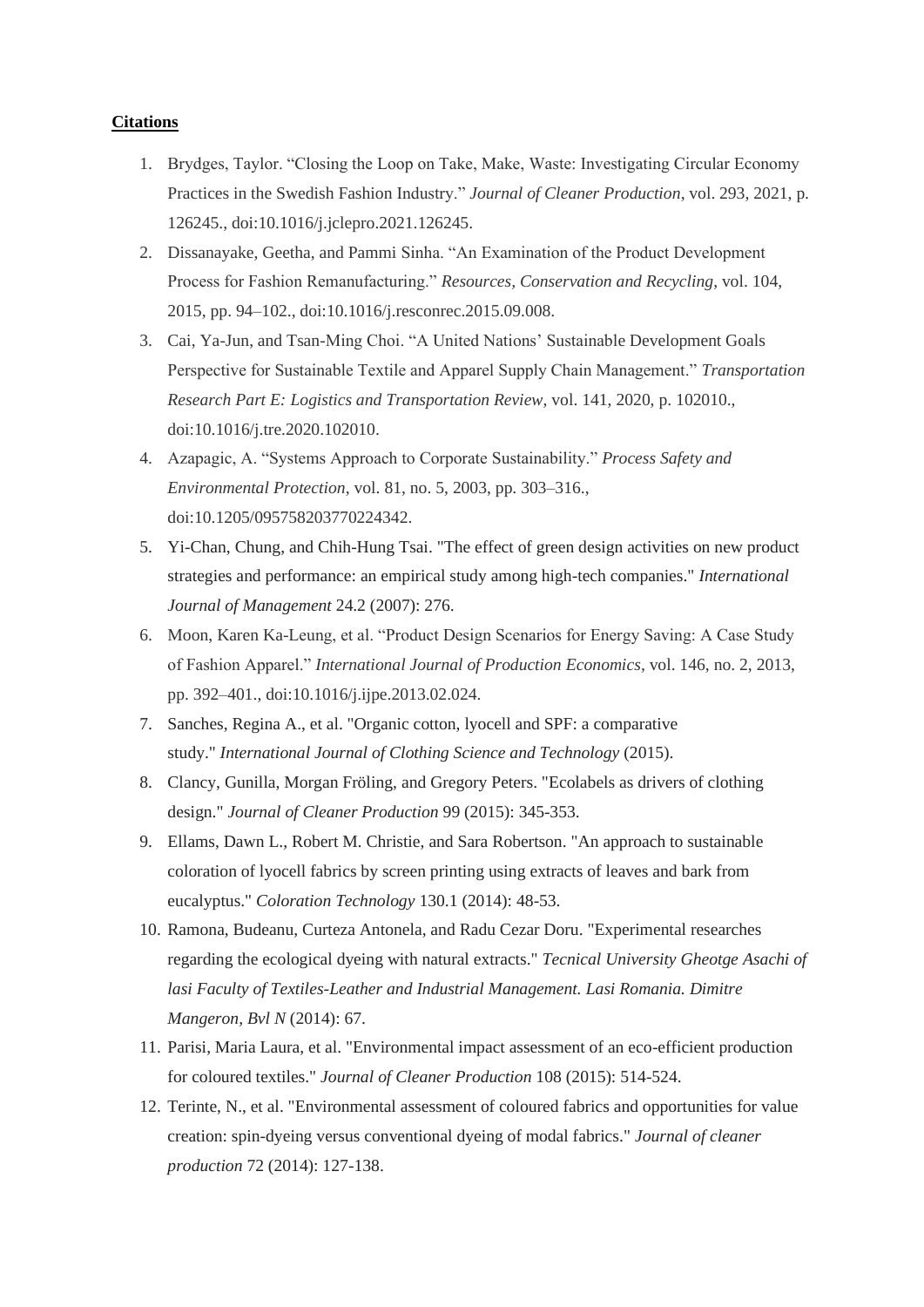- 13. Choi, Tsan-Ming, and Ya-Jun Cai. "Impacts of lead time reduction on fabric sourcing in apparel production with yield and environmental considerations." *Annals of Operations Research* 290.1 (2020): 521-542.
- 14. Plambeck, Erica L., and Terry A. Taylor. "Supplier evasion of a buyer's audit: Implications for motivating supplier social and environmental responsibility." *Manufacturing & Service Operations Management* 18.2 (2016): 184-197.
- 15. Jiang, Bin. "The effects of interorganizational governance on supplier's compliance with SCC: An empirical examination of compliant and non-compliant suppliers." *Journal of Operations Management* 27.4 (2009): 267-280.
- 16. Winter, Stefan, and Rainer Lasch. "Environmental and social criteria in supplier evaluation– Lessons from the fashion and apparel industry." *Journal of Cleaner Production* 139 (2016): 175-190.
- 17. Jia, Peng, et al. "Supplier selection problems in fashion business operations with sustainability considerations." *Sustainability* 7.2 (2015): 1603-1619.
- 18. Niu, Baozhuang, Lei Chen, and Jie Zhang. "Punishing or subsidizing? Regulation analysis of sustainable fashion procurement strategies." *Transportation Research Part E: Logistics and Transportation Review* 107 (2017): 81-96.
- 19. Ghazinoory, S. "Cleaner production in Iran: necessities and priorities." *Journal of Cleaner Production* 13.8 (2005): 755-762.
- 20. Allwood, Julian M., et al. "Well dressed." *The present and future sustainability of clothing and textiles in the United Kingdom* 1 (2006).
- 21. Subic, Aleksandar, et al. "Performance analysis of the capability assessment tool for sustainable manufacturing." *Sustainability* 5.8 (2013): 3543-3561.
- 22. Gam, Hae Jin, et al. "C2CAD: A sustainable apparel design and production model." *International Journal of Clothing Science and Technology* (2009).
- 23. DRUICA, FLORIN VADUVA. "White biotechnology–a fundamental factor for a sustainable development in Romanian SMEs." *Romanian Biotechnological Letters* 20.1 (2015): 10070.
- 24. van der Velden, Natascha M., and Joost G. Vogtländer. "Monetisation of external socioeconomic costs of industrial production: A social-LCA-based case of clothing production." *Journal of Cleaner Production* 153 (2017): 320-330.
- 25. Hirscher, Anja-Lisa, Kirsi Niinimäki, and Cosette M. Joyner Armstrong. "Social manufacturing in the fashion sector: New value creation through alternative design strategies?." *Journal of cleaner production* 172 (2018): 4544-4554.
- 26. Jordeva, Sonja, et al. "Current state of pre-consumer apparel waste management in Macedonia." *Fibres & Textiles in Eastern Europe* (2015).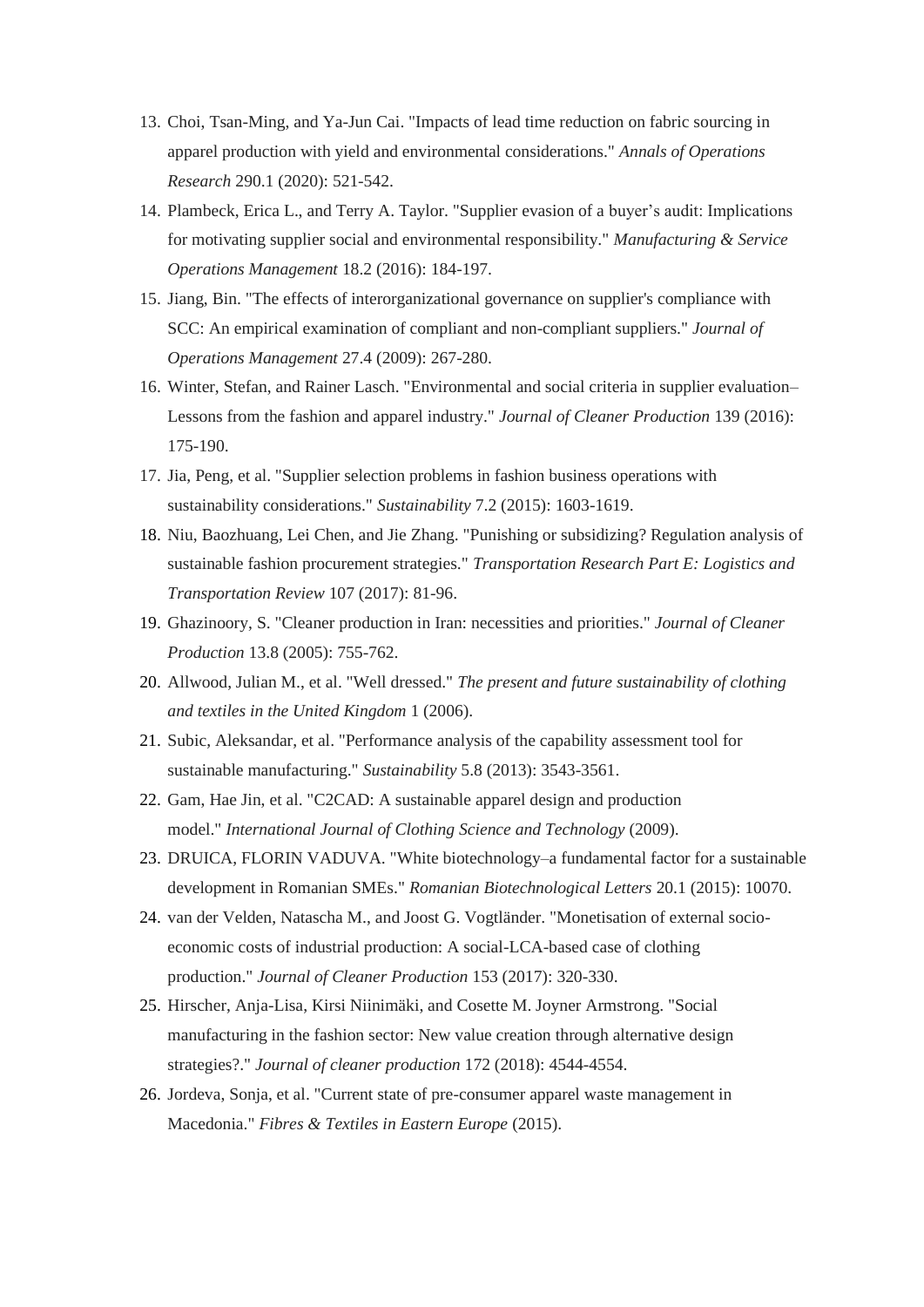- 27. Jacobs, Kathleen, et al. "Green thinking but thoughtless buying? An empirical extension of the value-attitude-behaviour hierarchy in sustainable clothing." *Journal of Cleaner Production* 203 (2018): 1155-1169.
- 28. Moser, Andrea K. "Consumers' purchasing decisions regarding environmentally friendly products: An empirical analysis of German consumers." *Journal of Retailing and Consumer Services* 31 (2016): 389-397.
- 29. Jägel, Thomas, et al. "Individual values and motivational complexities in ethical clothing consumption: A means-end approach." *Journal of Marketing Management* 28.3-4 (2012): 373-396.
- 30. Davies, Iain Andrew, and Sabrina Gutsche. "Consumer motivations for mainstream "ethical" consumption." *European Journal of Marketing* (2016).
- 31. Hassan, Louise M., Edward Shiu, and Deirdre Shaw. "Who says there is an intention– behaviour gap? Assessing the empirical evidence of an intention–behaviour gap in ethical consumption." *Journal of Business Ethics* 136.2 (2016): 219-236.
- 32. Visser, Mirjam, Valentin Gattol, and Rosan Van der Helm. "Communicating sustainable shoes to mainstream consumers: the impact of advertisement design on buying intention." *Sustainability* 7.7 (2015): 8420-8436.
- 33. Žurga, Zala, and Tavcer P. Forte. "Apparel purchasing with consideration of eco-labels among Slovenian consumers." *Fibres & Textiles in Eastern Europe* (2014).
- 34. Ciasullo, Maria Vincenza, et al. "What about sustainability? An empirical analysis of consumers' purchasing behavior in fashion context." *Sustainability* 9.9 (2017): 1617.
- 35. Wei, Xiaoyong, and Sojin Jung. "Understanding chinese consumers' intention to purchase sustainable fashion products: The moderating role of face-saving orientation." *Sustainability* 9.9 (2017): 1570.
- 36. Iran, Samira, Sonja M. Geiger, and Ulf Schrader. "Collaborative fashion consumption–A cross-cultural study between Tehran and Berlin." *Journal of Cleaner Production* 212 (2019): 313-323.
- 37. Sisco, C., and J. Morris. "The nice consumer—toward a framework for sustainable fashion consumption in the EU." *Danish Fashion Institute, Copenhagen* (2012).
- 38. Batson, C. Daniel, et al. "Influence of self-reported distress and empathy on egoistic versus altruistic motivation to help." *Journal of personality and social psychology* 45.3 (1983): 706.
- 39. Guo, Shu, Tsan-Ming Choi, and Bin Shen. "Green product development under competition: A study of the fashion apparel industry." *European Journal of Operational Research* 280.2 (2020): 523-538.
- 40. Asif, Sarah, and Moen Asif. "Impact of Environment-related CSR Activities on Consumer Perception and Purchasing Behaviour in the Global Fashion Industry: A Case Study of "Traditional" and "Sustainability-Driven" Firms-H&M and Tentree." (2020).